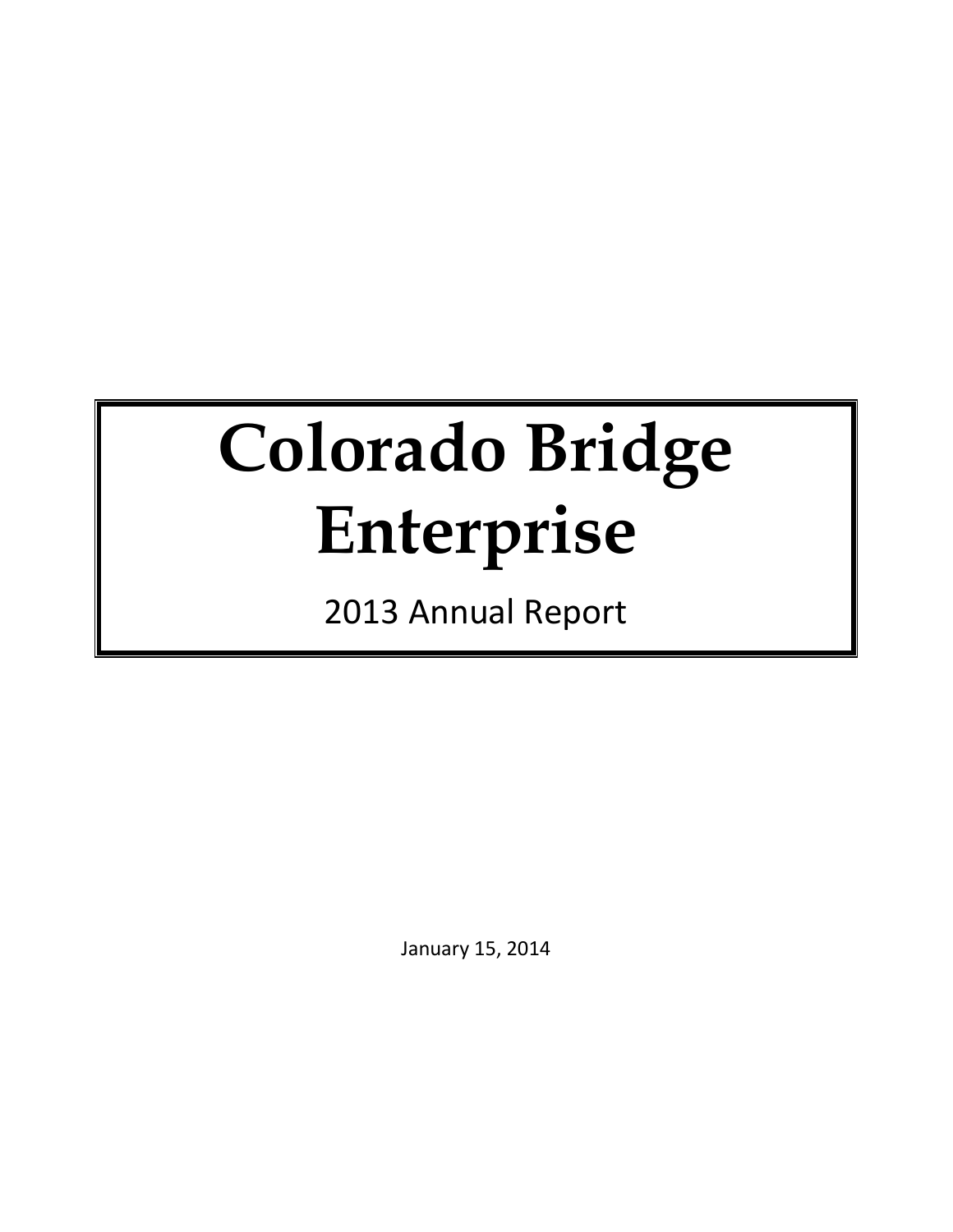# **Table of Contents**

| $\mathbf{1}$   |     |  |  |  |  |  |
|----------------|-----|--|--|--|--|--|
| $\overline{2}$ |     |  |  |  |  |  |
| 3              |     |  |  |  |  |  |
| 4              |     |  |  |  |  |  |
|                | 4.1 |  |  |  |  |  |
|                | 4.2 |  |  |  |  |  |
|                | 4.3 |  |  |  |  |  |
|                | 4.4 |  |  |  |  |  |
| 5              |     |  |  |  |  |  |
|                | 5.1 |  |  |  |  |  |
|                | 5.2 |  |  |  |  |  |
| 6              |     |  |  |  |  |  |
| 7              |     |  |  |  |  |  |
| 8              |     |  |  |  |  |  |
|                | 8.1 |  |  |  |  |  |
|                | 8.2 |  |  |  |  |  |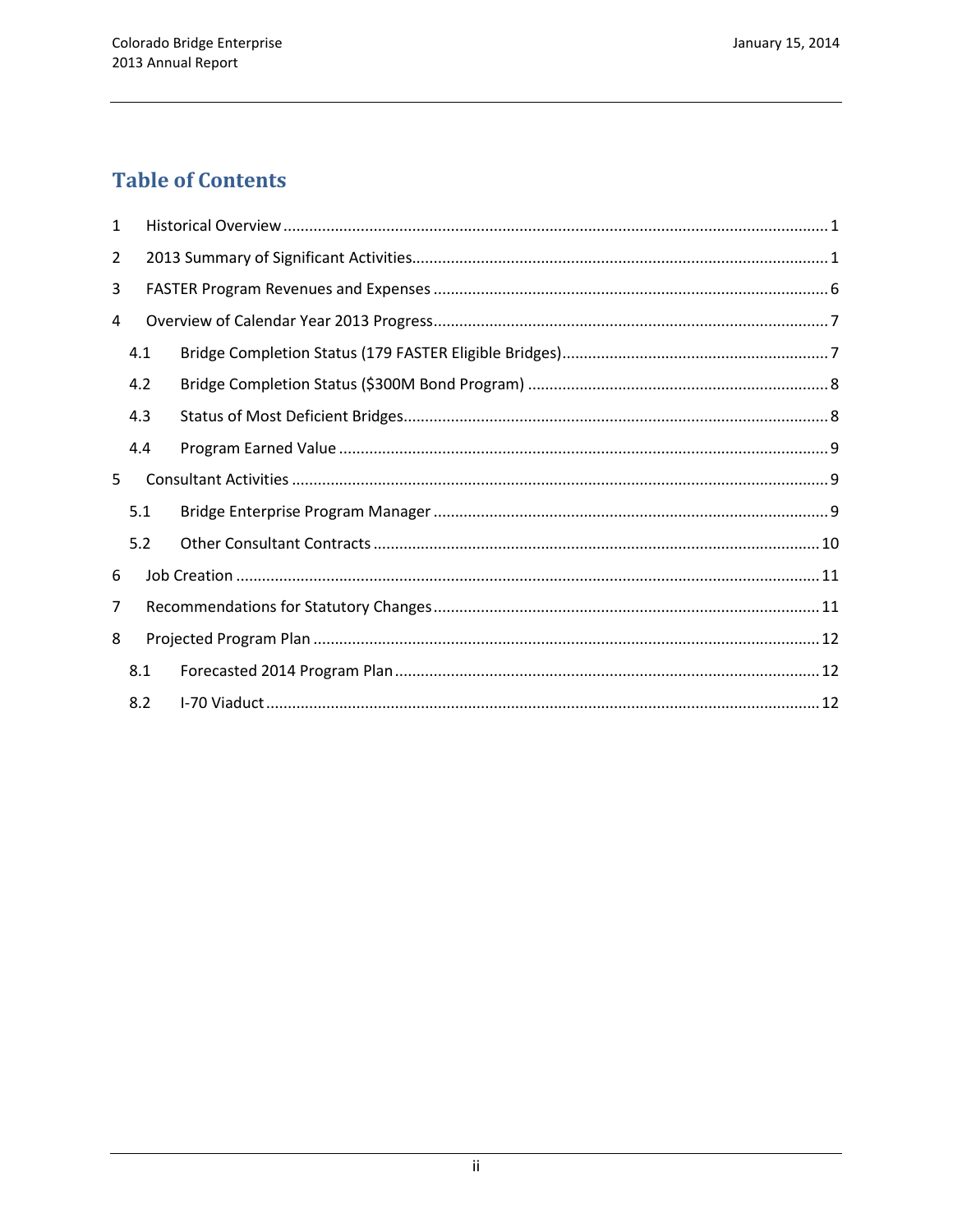#### **List of Tables**

- Table 1. FASTER Eligible Bridges
- Table 2. Bridge Safety Surcharge Fee Phase-in by Fiscal Year
- Table 3. FASTER Program Revenues (Actual and Projected) by Fiscal Year
- Table 4. FASTER Program Expenses by Fiscal Year
- Table 5. Program Status 179 FASTER Eligible Bridges
- Table 6. Project Status \$300M Bond Program Bridges
- Table 7. Status of 30 Most Deficient Bridges
- Table 8. Program Earned Value

#### **List of Figures**

- Figure 1. Program Status 179 FASTER Eligible Bridges CY2013
- Figure 2. Program Status 167 FASTER Eligible Bridges CY2012
- Figure 3. Bond Program Project Status 92 Bridges CY2013
- Figure 4. Bond Program Project Status 87 Bridges CY2012

#### **List of Appendices**

- Appendix A List of 179 FASTER Eligible Bridges
- Appendix B List of Added FASTER Eligible Bridges
- Appendix C List of 92 Bond Program Bridges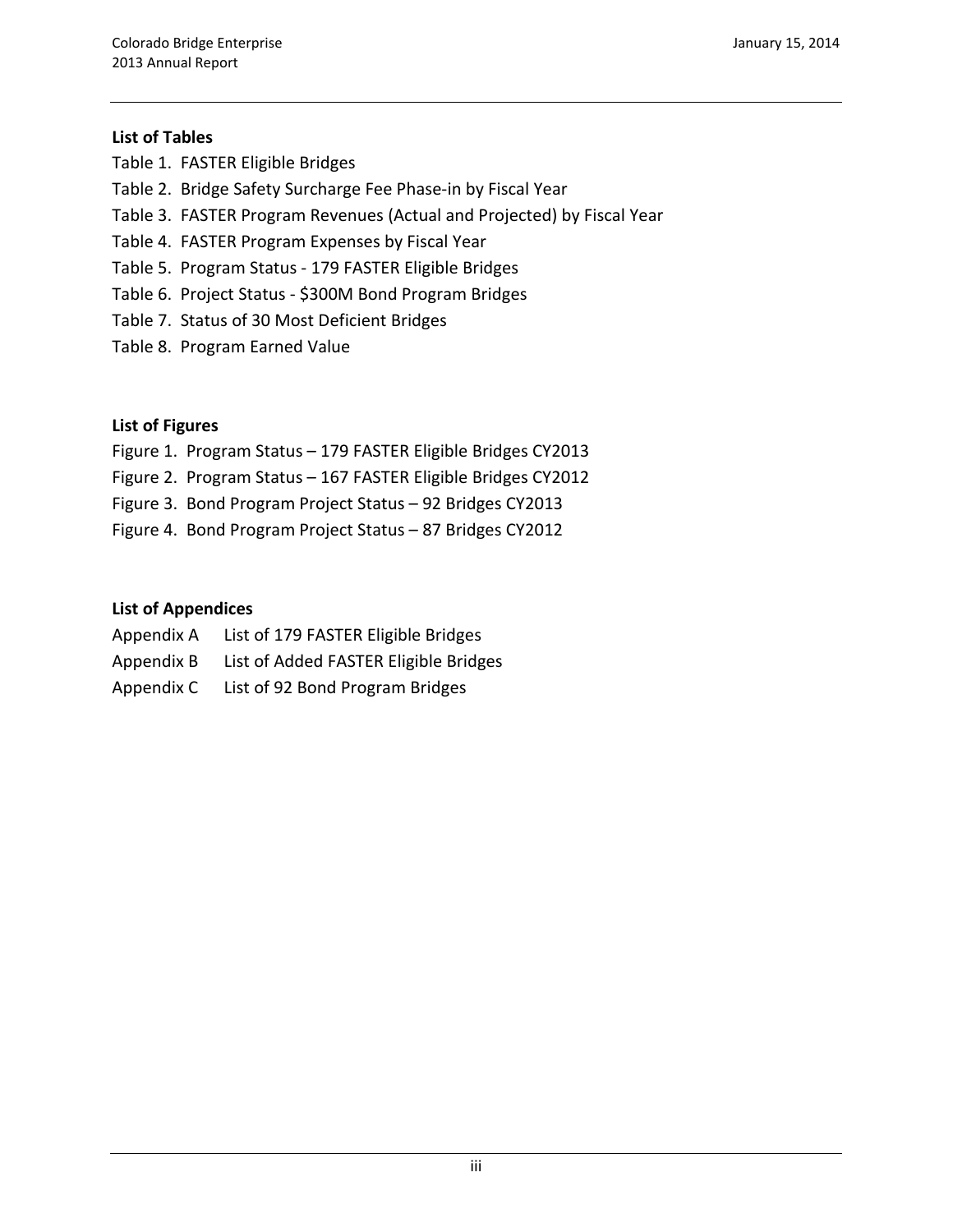## **1 Historical Overview**

On March 2, 2009, former Governor Bill Ritter signed into law Colorado Senate Bill 09-108, Funding Advancement for Surface Transportation and Economic Recovery, otherwise known as FASTER. The legislation was the first newly dedicated and sustainable funding source for transportation in approximately twenty years.

The law increases revenues from various sources for transportation improvements at the state and local level. A portion of the funding designated as the "bridge safety surcharge" is dedicated specifically for Colorado's most deficient bridges— those bridges identified as structurally deficient, or functionally obsolete, and rated "poor" (Bridge Sufficiency Rating less than 50, the federal standard at the time the statute was passed) by the Colorado Department of Transportation (CDOT). Revenues from the bridge safety surcharge were phased in over a three year period and as of 2012 completed that phasing and are now at the maximum level permitted by the statute (reference Table 2). Bridge Safety Surcharges collected in FY 2013 were \$92.8 million. The surcharge is a flat dollar amount and does not adjust for inflation.

To assist with this historic focus on Colorado's poor bridges, the legislation did more than simply authorize the bridge safety surcharge. FASTER created a new enterprise, the Bridge Enterprise (BE), and designated the Transportation Commission to serve as the Bridge Enterprise Board of Directors (Board). The business purpose of the Enterprise is to "finance, repair, reconstruct, and replace any designated bridge in the state" per C.R.S. 43-4-805 (2)(b). Because it was constituted as a government-owned business, the Enterprise may issue revenue bonds to accelerate construction of Colorado's poor bridges. On June 18, 2009, the Board officially approved the enactment of the bridge safety surcharge, as required by law. Bridge projects under the Enterprise may include the repair, replacement, or ongoing operation or maintenance, or any combination thereof, of a designated bridge.

In addition, FASTER requires that the Enterprise issue a report of its activities to the legislature by February 15<sup>th</sup> of each year, and further requires that the report be posted on the CDOT website on or before January  $15<sup>th</sup>$  of each year. This report fulfills that requirement.

# **2 2013 Summary of Significant Activities**

The following is an itemization of significant activities that occurred in calendar year 2013, with a brief description of each noted event following the listing.

- **FASTER Eligible Bridges**
- **5300M Bond Program Delivery**
- Bond Program Spending
- **•** Prioritization Plan
- **Pilot Preservation Plan**
- **Innovative Contract Delivery**
- **EXEC** Accelerated Bridge Construction Techniques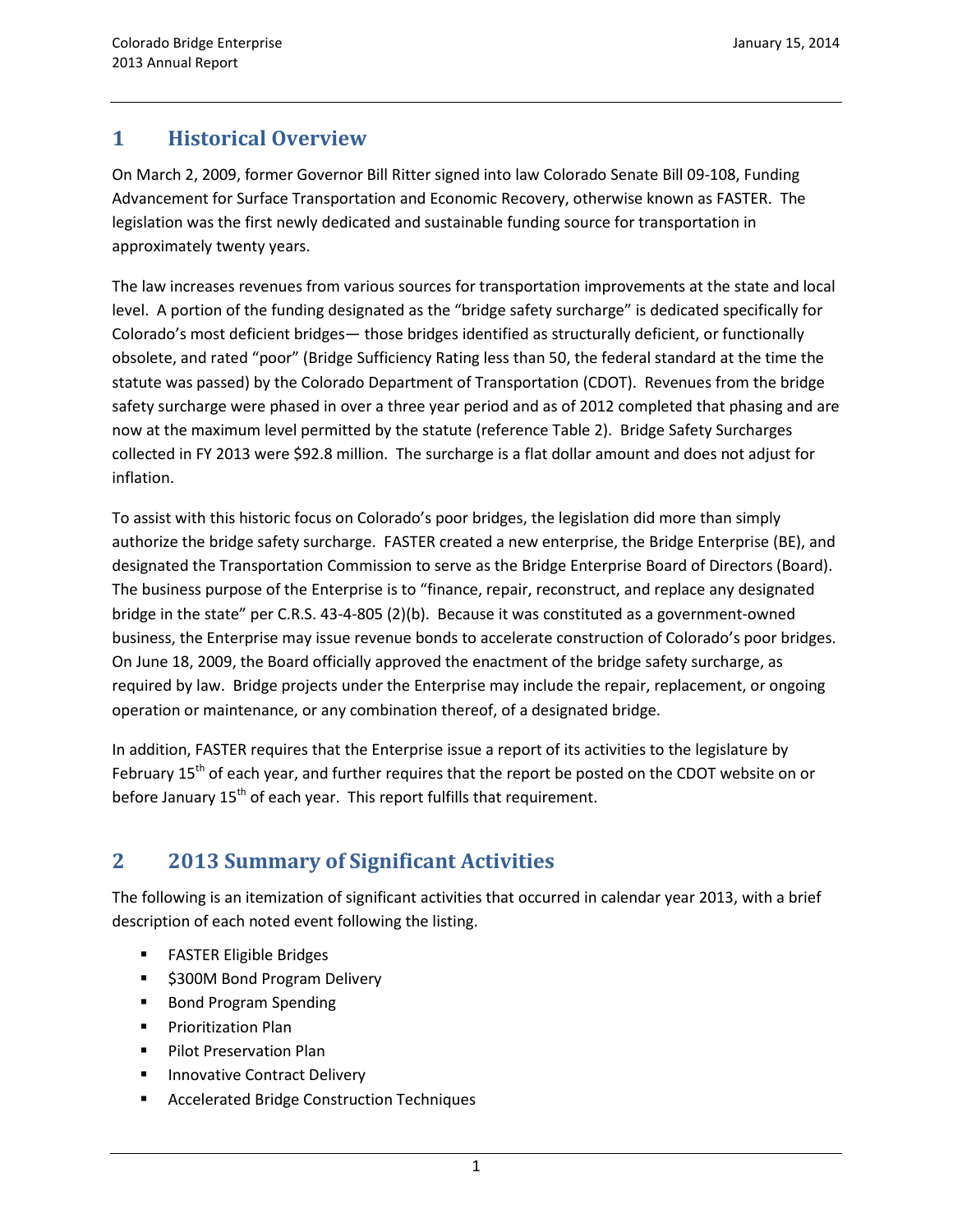- DBE Participation
- **Program Policy & Procedure Guidance Documents**
- **FASTER lawsuit**
- **Project / Program Reporting**
- **Other Significant Events / Initiatives**

**FASTER Eligible Bridges.** The program maintains an ongoing tally of the number of "poor" designated structures eligible to receive FASTER funding since the legislation was passed into law, reference Table 1 below. When the law was enacted in 2009, there were 128 poor rated structures. CDOT Staff Bridge currently updates the poor list quarterly and in calendar year 2013 another 12 bridges were rated poor. This brings the FASTER eligible bridge count total to 179 as itemized below.

#### **Table 1. FASTER Eligible Bridges**

| Year                                            | Poor list count |
|-------------------------------------------------|-----------------|
| 2009 (Year FASTER legislation enacted into law) | 128             |
| 2010                                            | 11              |
| 2011                                            | 15              |
| 2012                                            | 13              |
| 2013                                            | 12              |
| <b>Total FASTER eligible bridges</b>            | 179             |

Note the two following clarifications: (1) the law does not mandate nor is there at present a program commitment to address all FASTER eligible bridges, and (2) as of 2009, once a bridge is rated poor it retains eligibility to receive FASTER funds if subsequent bridge inspections raise its' sufficiency rating above fifty. A complete list of all 179 FASTER eligible bridges is included in Appendix A, and the additional bridges added to the program during calendar year 2013 are itemized in Appendix B.

**\$300M Bond Program Delivery**. To accelerate the completion of Colorado's worst bridges, the BE Board of Directors elected to sell \$300M in Build America Bonds (or BABs) in December of 2010. The primary focus over the past calendar year was completion of structures included within the \$300M bond program as well as meeting the bonds spend down requirements. By definition, these bridges are those programmed to receive proceeds from the \$300M bond. Currently there are 92 bridges that are partially or fully funded with bond proceeds, and a detailed bond program status is outlined in Section 4.2 of this report.

**Bond Program Spending.** Per the original bond documents, the program had targeted to spend eightyfive percent of the \$300M bond proceeds within 3 years of receipt of subject dollars; 85% of \$300M equals \$255M. The bond proceeds were initially received on December 15, 2010 and the three year period ended as of December 15, 2013. The program expended \$238.6M or approximately 80% of the bond proceeds. CDOT and BE staff including the previous CDOT/BE CFO (who administered the initial bond offering) met with CDOT's bond counsel (Kutak Rock) and confirmed that the specific facts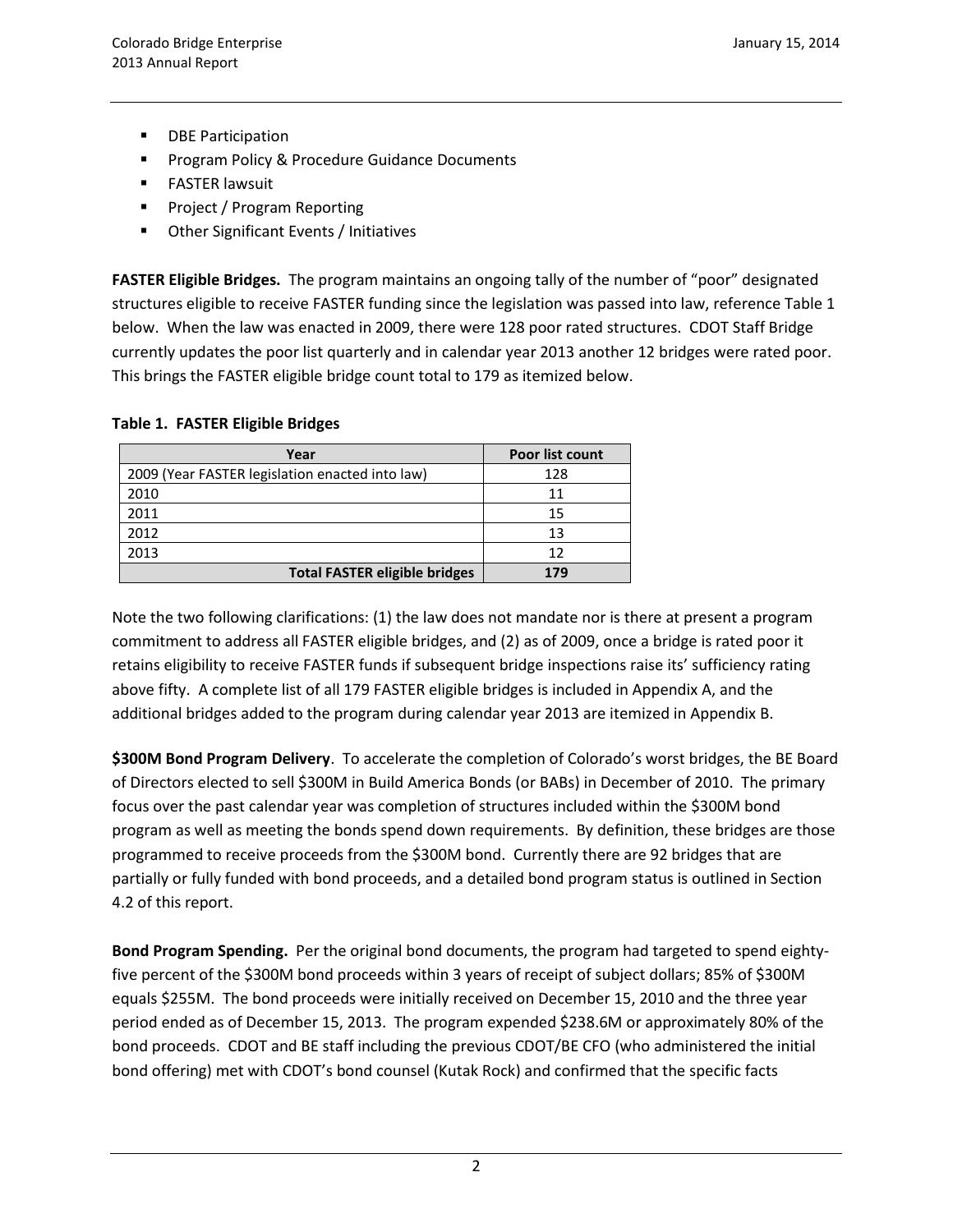surrounding the inability to attain the 85% target should not result in any financial penalties or other repercussions.

**Prioritization Plan.** In response to the 10 year plan presented to the BE Board of Directors at the November 2012 workshop, the Board requested that the BE program develop a Prioritization Plan. The plan serves as a consistent set of standards to determine whether or not a FASTER eligible bridge should be incorporated into the program. A survey was sent to transportation stakeholders both internal and external to CDOT including: management policy makers, technical staff/engineers, and industry to help identify quantitative and qualitative criteria to serve as the basis for the scoring system. The results of the survey were used to develop a scoring worksheet to prioritize poor bridges as they become eligible for BE funding. The framework for the plan and worksheet were presented to the BE board at a workshop in February and the finalized plan was presented to the Board at a workshop in May. The plan is currently being utilized to ensure that FASTER funding is directed to the most deserving structure(s).

**Pilot Preservation Plan.** BE worked in collaboration with CDOT Staff Bridge to develop and implement a Pilot Preservation program. The purpose of the program is to test and document the effectiveness of preservation measures such as bridge rinsing and waterproofing of exposed concrete surfaces as it relates to extending the useful life of bridges. The goal of the pilot is to identify what preservation measures to perform, develop cost estimates to implement such measure, and to better identify poor bridges susceptible to use of preservation as a treatment rather replacement or rehabilitation. The BE Board approved a \$100K budget allowance and Memorandum of Understanding at the March BOD meeting. Staff Bridge and BE will deploy limited preservation measures on 12 candidate bridges. Data will be collected and analyzed to document the effectiveness of the preservation treatment to extend a bridge's useful life.

**Innovative Contract Delivery.** Pursuant to one of the program goals adopted by the BE Board of Directors (a program delivery plan that evaluates various options, encourages creativity, and a variety of innovative solutions), the program continues to explore and deploy innovative contracting delivery methods that (1) expedite the start of construction, and/or (2) accelerate overall project completion. This includes utilization of both Design / Build (D/B) and Construction Manager / General Contractor (CM/GC) delivery methods.

Since program inception, the BE has initiated eleven D/B projects that address twenty-six (26) bridges with a cumulative contract value of approximately \$217.0M. BE is also using or has used the CM/GC contracting methodology on four projects. These CM/GC projects address 6 bridges with a cumulative contract value of approximately \$143.7M. Three of the CM/GC projects were successfully completed in calendar year 2013.

Currently, the program has four large innovative projects ongoing:  $6<sup>th</sup>$  Avenue D/B project which will replace three bridges and adjacent roadway improvements; Grand Ave CM/GC project to replace the

3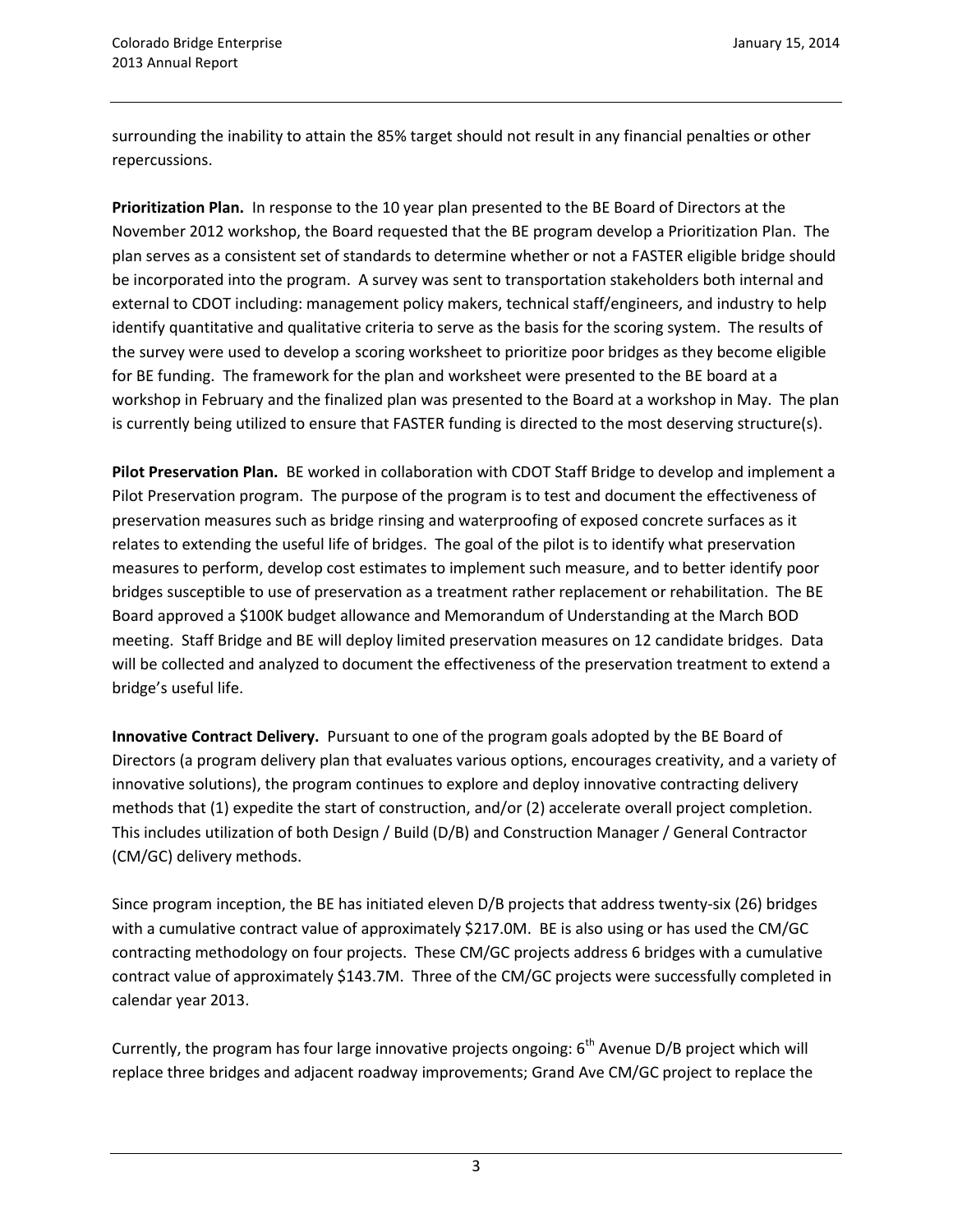SH82 Bridge used to enter Glenwood Springs; Ilex Bridge D/B project in Pueblo will be replacing 2 bridges and rehabilitating 6 others; and the I70 over Havana D/B project.

**Accelerated Bridge Construction Techniques.** Pursuant with the program goals to use innovation on project delivery and FHWA every-day-counts initiatives, the program deployed various forms of accelerated bridge construction (ABC) techniques on the replacement of four structures as further outlined below.

- *Pecos Street over I-70 Bridge Move.* CDOT successfully replaced the Pecos Street Bridge over I-70 using various innovative ABC techniques including off-site fabrication of the replacement structure and deployment of self-propelled modular transporters (or SMPTs) to move the structure into place; a first for CDOT and BE. The project replaced the structure with a 50-hour closure of I-70 rather than many months of traffic impacts by using a traditional phased construction. This project also received the Highways for Life Grant to implement the innovative design and construction.
- *Region 2 Rocky Ford Bridge Replacement project*. CDOT Region 2 replaced three bridges with three different types of ABC techniques: the first constructed the replacement structure adjacent to the existing structure and was then "rolled" into place with hydraulic screw-jacks and industrial rollers, a second structure was also constructed adjacent to the existing structure and "slid" into place with lateral hydraulic jacks (a first for CDOT and BE), and the third used a geosynthetic reinforced soil support system technique (a first for CDOT and BE).

**DBE Participation.** CDOT's Disadvantaged Business Enterprise (DBE) goal on FHWA-funded contracts for Federal Fiscal Year (FFY) 2013 was 13.29%. DBE Participation on BE projects (design-bid-build only) exceeded the CDOT goal and BE data was reported quarterly as per the following; Q1 CY2013 was 16.9%, Q2 CY2013 was 16.6%, Q3 CY2013 16.7%, and the Q4 CY2013 had not been published at the time this report was issued.

**Program Policy & Procedure Guidance Documents.** No new formal BE Policy & Procedure guidance documents were developed within the calendar year. The following is a summary of other policy related events implemented during the year.

- The program recognized (via Board approved resolutions) the asset transfers, new bridge ID's and recognized newly completed bridges now owned by BE.
- **A BE Board approved resolution revised the budget adjustment policy to allow for movement of** non-project-related budget within and between administrative budget categories.

**FASTER lawsuit.** On May 21, 2012, the TABOR Foundation filed a complaint against the Colorado Bridge Enterprise and Colorado Transportation Commission in Denver District Court alleging that the Taxpayer's Bill of Rights (TABOR) has been violated. The trial was held on May 13 and 14, 2013. The judge issued a findings of Fact and Conclusions of Law on July 19, 2013; which concluded that the bridge safety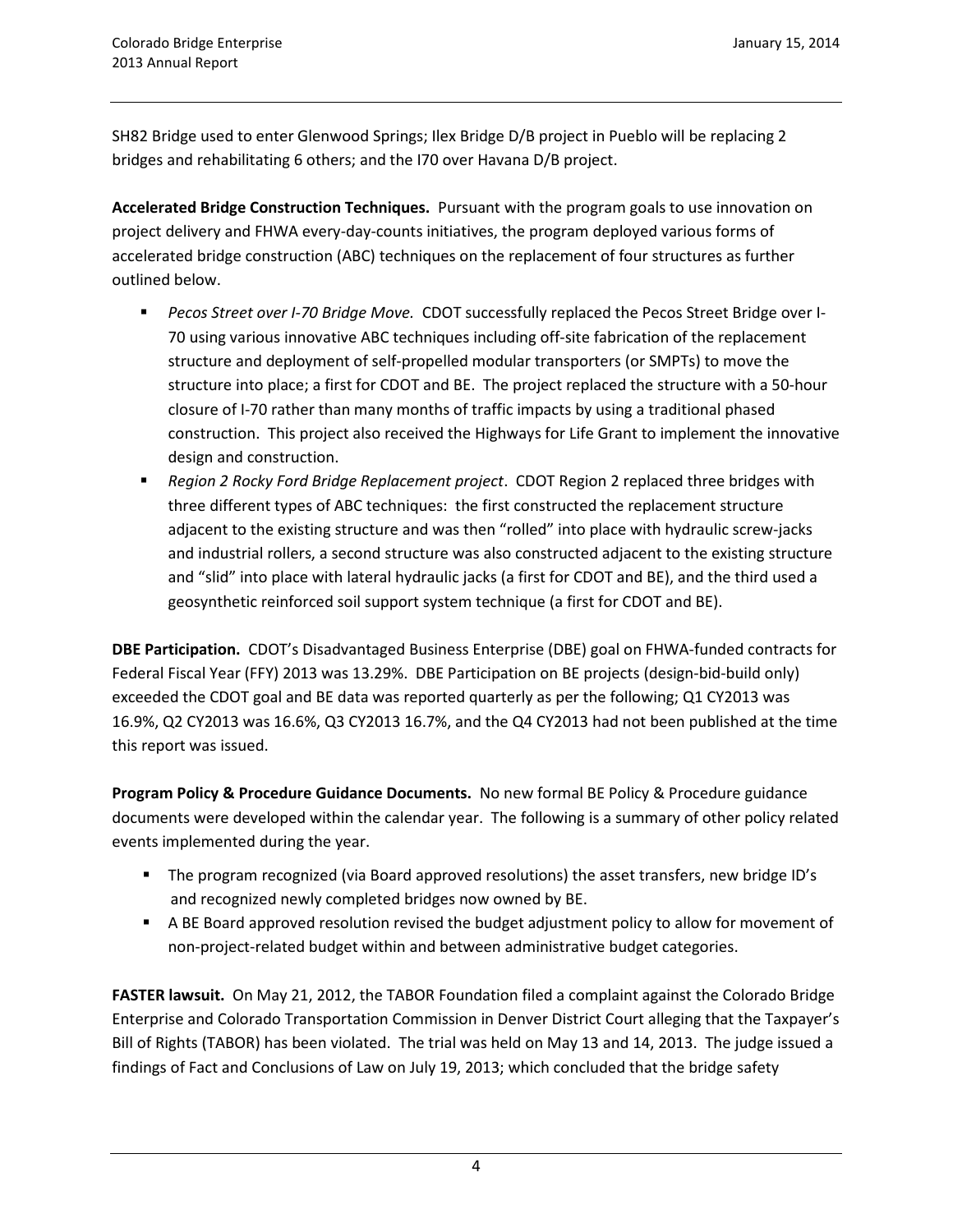surcharge was a fee and not a tax and that BE was an enterprise under TABOR because it did not receive impermissible grants from CDOT. The Appellant submitted a "Notice of Appeal" on September 6, 2013.

**Project / Program Reporting.** The BE is committed to not only tracking program performance but also transparency via periodic project / program reporting as noted below:

- *Program Master Schedule.* BE in concert with regional staff update the project / program schedule on a monthly basis. The schedule update is used to determine a Schedule Performance Index (or SPI) which compares actual progress to planned performance. Schedule performance is reported monthly at the Board meeting.
- *Quarterly Reporting.* BE publishes a Quarterly Report that highlights program performance (i.e., number of completed bridges), significant accomplishments and activities, financial and schedule metrics, and economic outlook on a quarterly basis. Quarterly Reports are posted on the CDOT website.
- *Bond Allocation Plan.* The Bond Allocation Plan for projects included within the \$300M bond program is updated on a monthly / quarterly basis. Cash draw down tables and cash flow charts are developed to track projected bond spending as compared to forecasted expenditures per the baseline schedule. In addition, program actual expenditures and encumbrances to date are reported. A bond update was presented to the BE Board of Directors, Director Hunt, and senior BE staff on a quarterly basis. In April, the program began updating the allocation plan on a monthly basis in an effort to more closely track bond spending.
- *Bridge Enterprise website.* CDOT and BE staff maintain the BE website at www.coloradodot.info/programs/BridgeEnterprise. The information includes: current program progress, Frequently Asked Question (FAQ's) section, comprehensive list of FASTER eligible bridges, section on business opportunities with link to current bid list, and an interactive State map of all FASTER eligible bridges with relevant statistical information.

**Other Significant Events / Initiatives.** The following is an itemization of other significant events / initiatives completed during 2013.

- **FIOOD RECOVETY.** Emergency response to assist with assessment of on-system bridges that are newly FASTER eligible. Worked in concert with CDOT Staff Bridge to quantify impacted bridges and potential financial liability.
- Awards. Submitted application to the International Road Federation Excellence in Project Finance & Economics.
- ABC technique videos. BE contracted with 360media to produce professional-grade videos and time-lapse photography to document the deployment of ABC techniques at the Rocky Ford and Pecos projects. The videos were used internally for educational purposes to document deployment of the subject technology and externally for public relations purposes.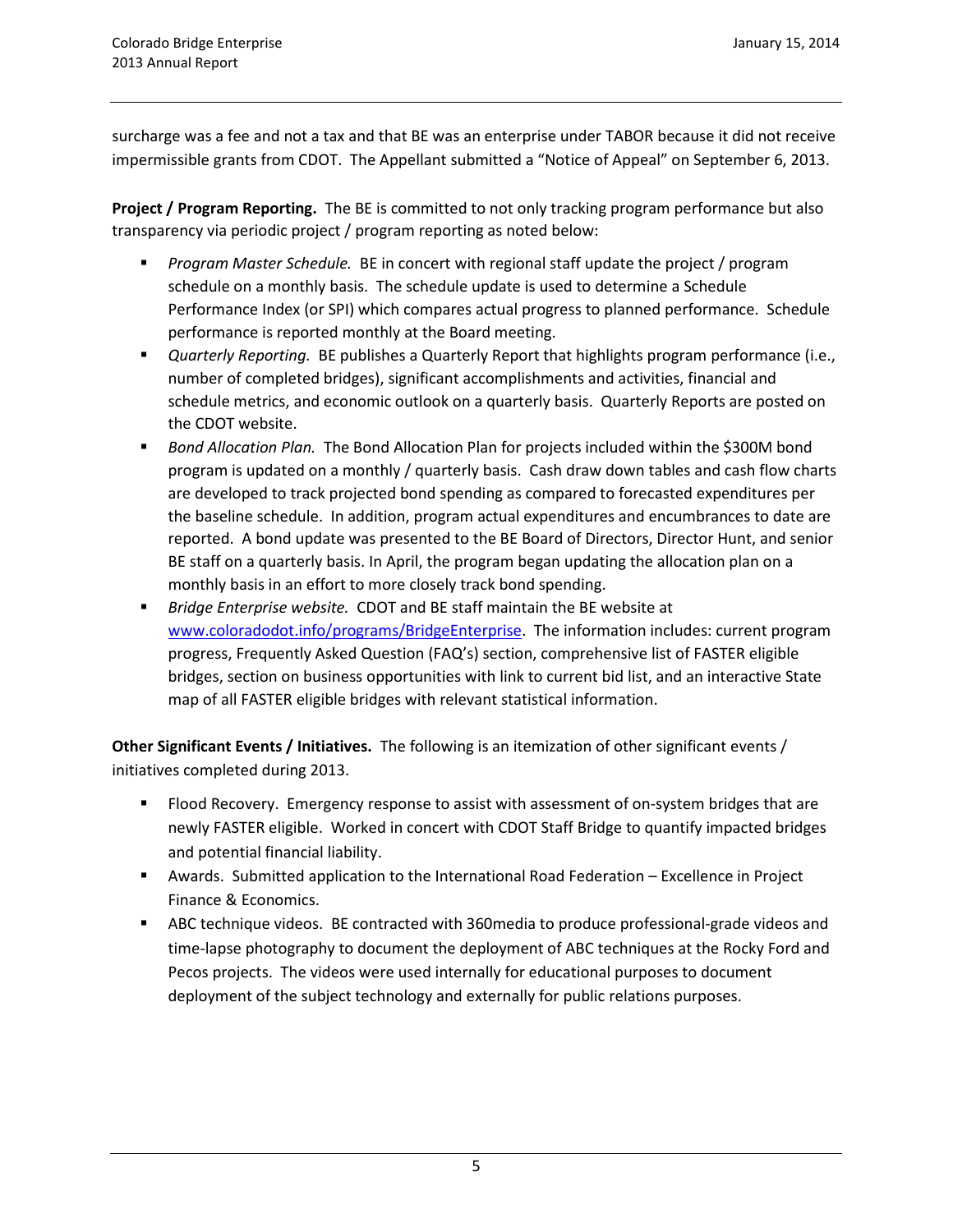## **3 FASTER Program Revenues and Expenses**

Per the FASTER legislation, the bridge safety surcharge fee was phased-in over a three year period as described in Table 2 below.

| <b>Fiscal Year</b> | <b>Period</b>                      | <b>Fee Structure</b>      |
|--------------------|------------------------------------|---------------------------|
| 2010               | July 1, 2009 through June 30, 2010 | 50% of the Surcharge Fee  |
| 2011               | July 1, 2010 through June 30, 2011 | 75% of the Surcharge Fee  |
| 2012               | July 1, 2011 through June 30, 2012 | 100% of the Surcharge Fee |
| 2013 and Beyond    |                                    | 100% of the Surcharge Fee |

**Table 2. Bridge Safety Surcharge Fee Phase-in by Fiscal Year**

Table 3 below is an accounting of actual FASTER bridge safety surcharge revenues collected, a projection of future FASTER revenues anticipated to be collected, and Total Revenues (actual + projected) collected by fiscal year.

|  | Table 3. FASTER Program Revenues (Actual and Projected) by Fiscal Year |
|--|------------------------------------------------------------------------|
|--|------------------------------------------------------------------------|

| <b>Fiscal Year</b> | <b>Actual Revenues</b>   | Projected       | <b>Total Revenues</b>     |
|--------------------|--------------------------|-----------------|---------------------------|
|                    | Collected <sup>(1)</sup> | <b>Revenues</b> | <b>Actual + Projected</b> |
| 2010               | \$43,755,530             | --              | \$43,755,530              |
| 2011               | \$65,328,855             | $- -$           | \$65,328,855              |
| 2012               | \$88,908,478             | $- -$           | \$88,908,478              |
| 2013               | \$92,839,475             | $- -$           | \$92,839,475              |
| 2014               | $$41,961,415^{(2)}$      | 49,638,585      | \$91,600,000              |

 $(1)$  Does not include any interest earnings or FHWA's \$15M per year of pledged funding

 $(2)$  Based upon five months (July to November) of actual revenues collected

Table 4 below represents an itemization of total FASTER program expenses (all funding sources) by fiscal year. Cost categories included within program expenses include: project pre-construction and construction costs, program management services, region scoping pools, miscellaneous bond expenses and maintenance cost for newly constructed structures.

**Table 4. FASTER Program Expenses by Fiscal Year**

| <b>Fiscal Year</b> | <b>Program Expenses</b> |  |
|--------------------|-------------------------|--|
| 2010               | \$2,382,211             |  |
| 2011               | \$44,119,228            |  |
| 2012               | \$119,208,948           |  |
| 2013               | \$171,104,146           |  |
| $2014^{(1)}$       | \$51,172,964            |  |

 $(1)$  Based upon five months (July – November) of reported expenses.

Note - From program inception (or life-to-date), the bridge repair / replacement projects have \$337.3M in total expenditures and \$125.4M in total encumbrances. This includes all funding sources (i.e., bond proceeds, FASTER funding, Federal BR program, and Bank of America loan).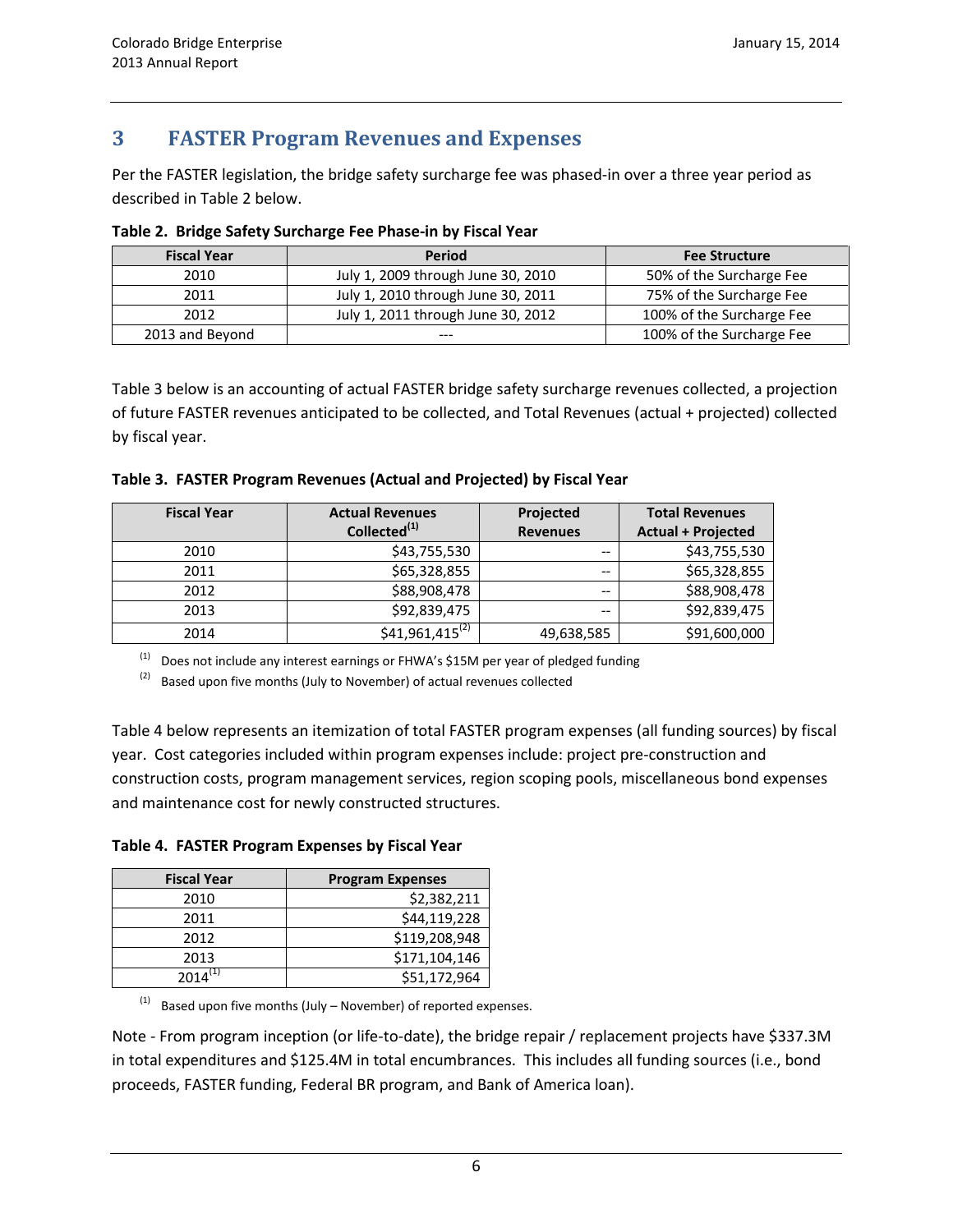## **4 Overview of Calendar Year 2013 Progress**

## **4.1 Bridge Completion Status (179 FASTER Eligible Bridges)**

Bridge Enterprise made significant progress in calendar year 2013 replacing 27 bridges. Table 5 below presents the current status of the 179 FASTER eligible bridges included within the program which is also graphically depicted in Figure 1. For comparison, the program status as of CY 2012 is depicted in Figure 2. A complete itemization of all 179 FASTER eligible bridges with statistical information including their respective progress status has been included within Appendix A.

| <b>Bridge Status</b> | <b>Number</b> |
|----------------------|---------------|
| Completed            | 99            |
| In Construction      | 11            |
| Design Complete      | 4             |
| In Design            | 26            |
| Remaining            | 22            |
| No Action Proposed   | 17            |
| <b>Total Program</b> | 179           |

#### **Table 5. Program Status - 179 FASTER Eligible Bridges**

Other relevant bridge completion statistics are as follows:

- Approximately 61% of the FASTER eligible bridges are complete or in construction.
- Approximately 17% of the FASTER eligible bridges are currently in design or waiting to go to advertisement for construction.

#### **Figure 1. Program Status - 179 FASTER Eligible Bridges CY2013**



**Figure 2. Program Status – 167 FASTER Eligible Bridges CY2012**

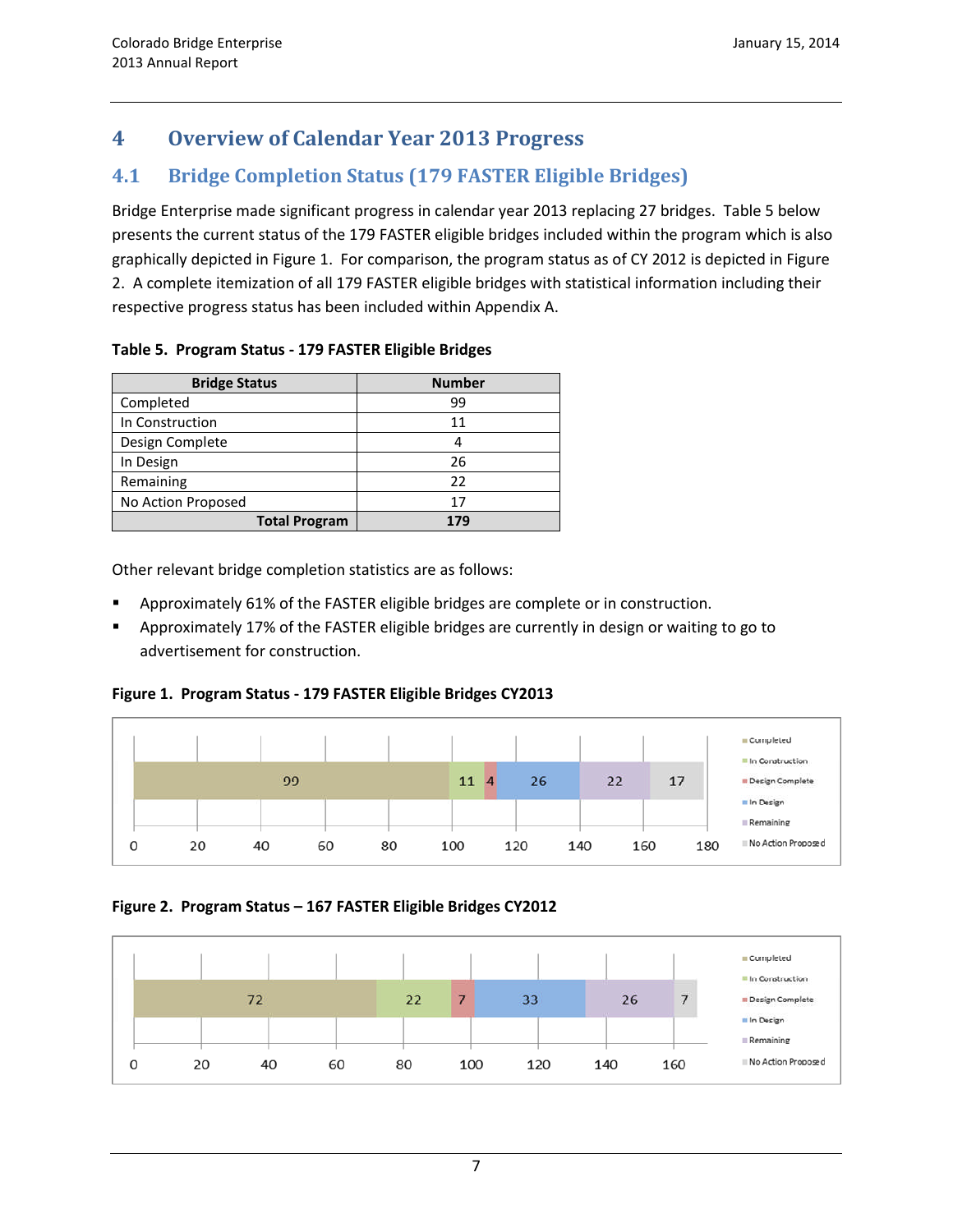## **4.2 Bridge Completion Status (\$300M Bond Program)**

There are currently a total of 92 bridges included within the \$300M bond program. These 92 bridges are included within (or a subset of) the total population of 179 FASTER eligible bridges (presented in Section 4.1 of this report) but are tracked separately as their work scope is primarily funded with bond proceeds. Table 6 below provides the completion status of these 92 bridges which is also graphically depicted in Figure 3. For comparison, the status of bond bridges as of CY 2012 is depicted in Figure 4. A complete listing of the 92 bridges included within the bond program is included in Appendix C.

#### **Table 6. Project Status - \$300M Bond Program Bridges**

| <b>Bridge Status</b> | <b>Number</b> |
|----------------------|---------------|
| Completed            | 51            |
| In Construction      | 10            |
| Design Complete      |               |
| In Design            | 26            |
| No Action Proposed   |               |
| <b>Total Program</b> | 97            |

#### **Figure 3. Bond Program Project Status – 92 Bridges CY2013**



**Figure 4. Bond Program Project Status – 87 Bridges CY2012**



## **4.3 Status of Most Deficient Bridges**

In 2013, the list of "30 Most Deficient Bridges" (based upon sufficiency rating) was consolidated to two lists: the list of "poor" bridges as published by CDOT staff bridge for the base year 2009 (original list of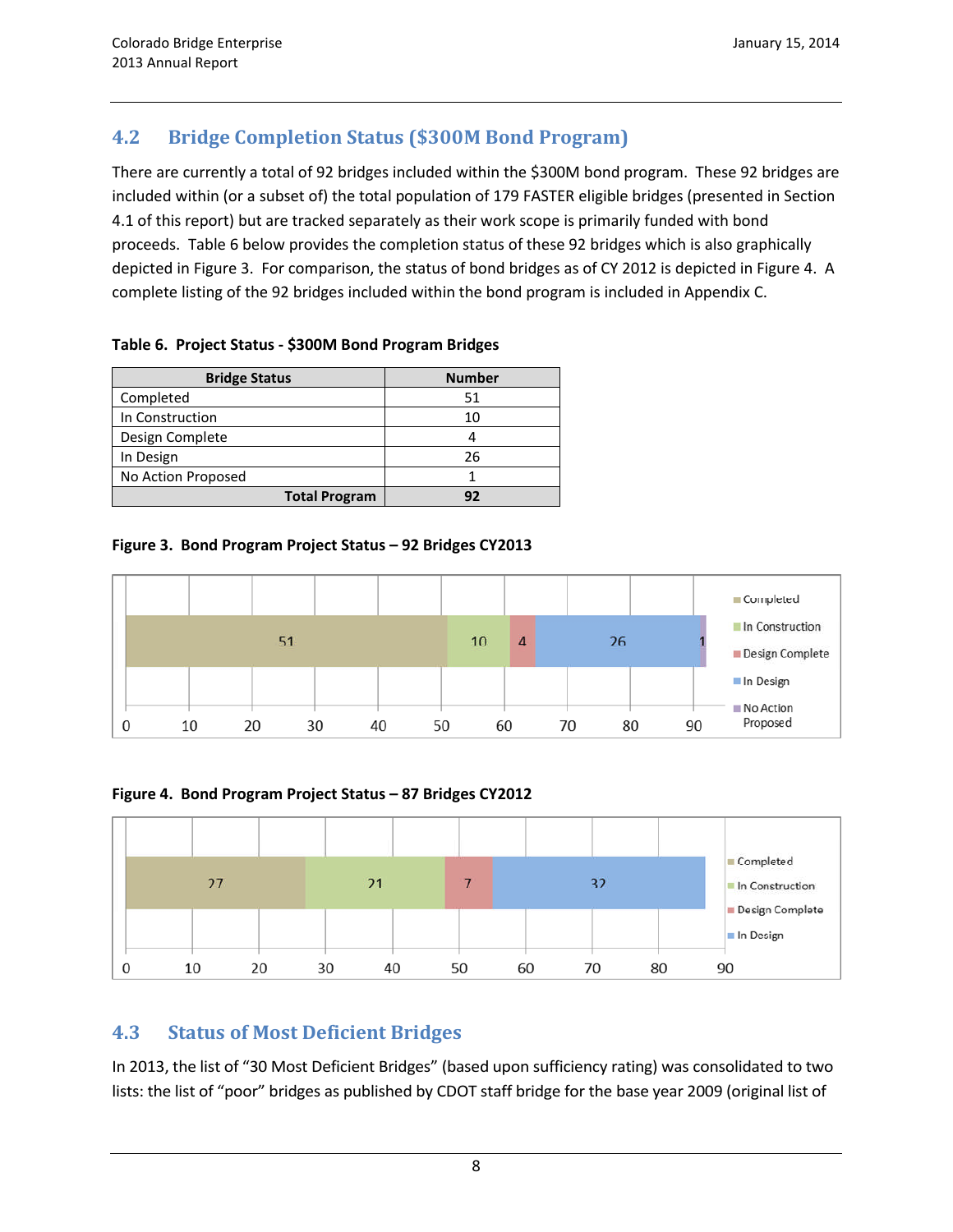128 structures), and a second list of "poor" rated structures as of the current fiscal year (or 2013). The two lists of "30 Most Deficient Bridges" (reference Table 7) are included within the monthly progress report provided by the Chief Engineer at the monthly Bridge Enterprise regular Board meeting.

|                        | Original 128<br><b>Poor Bridges</b> | 2013<br><b>Poor List Bridges</b> |
|------------------------|-------------------------------------|----------------------------------|
| <b>Status</b>          | Worst 30                            | Worst 30                         |
| Complete               | 27                                  | 12                               |
| In Construction        |                                     |                                  |
| Design Complete        |                                     |                                  |
| In Design              |                                     | q                                |
| Remaining              |                                     |                                  |
| <b>Total Addressed</b> | 30                                  | 30                               |

|  |  | Table 7. Status of 30 Most Deficient Bridges |
|--|--|----------------------------------------------|
|--|--|----------------------------------------------|

## **4.4 Program Earned Value**

The Program has implemented cost and schedule Key Performance Indicators (or KPIs) to track, monitor and report on program performance. As part of the monthly program schedule update, a Schedule Performance Index (or SPI) is calculated for each project included within the bond program. The SPI is also calculated and reported at the regional and program levels. The SPI is based upon earned value which compares actual progress to planned performance based upon work complete to date.

The program SPI as of the end of the December 31, 2013 was 0.93. If the program was on schedule the SPI would be 1.0; meaning actual progress is identical to the planned performance (or baseline schedule). The program has established an SPI goal during execution of 0.90, but strives to attain a 1.0. Per Table 8 below, the earned value of the work complete (actual) as of December 31, 2013 was \$360.1M as compared to the planned value of the work (baseline) scheduled to be completed at \$386.7M; which indicates that the program is approximately 7% behind the plan.

#### **Table 8. Program Earned Value**

| <b>Earned Value of Work</b><br>(Actual)<br>Through December 31, 2013 | <b>Planned Value of Work</b><br>(Baseline)<br>Through December 31, 2013 | <b>Schedule</b><br><b>Variance</b> |  |
|----------------------------------------------------------------------|-------------------------------------------------------------------------|------------------------------------|--|
| \$360,126,338                                                        | \$386,728,270                                                           | $-526,601,932$                     |  |

# **5 Consultant Activities**

## **5.1 Bridge Enterprise Program Manager**

The Bridge Enterprise Program Manager (BEPM) provides the management and administration for the delivery of the bridge reconstruction program at the statewide level. The BEPM works in concert with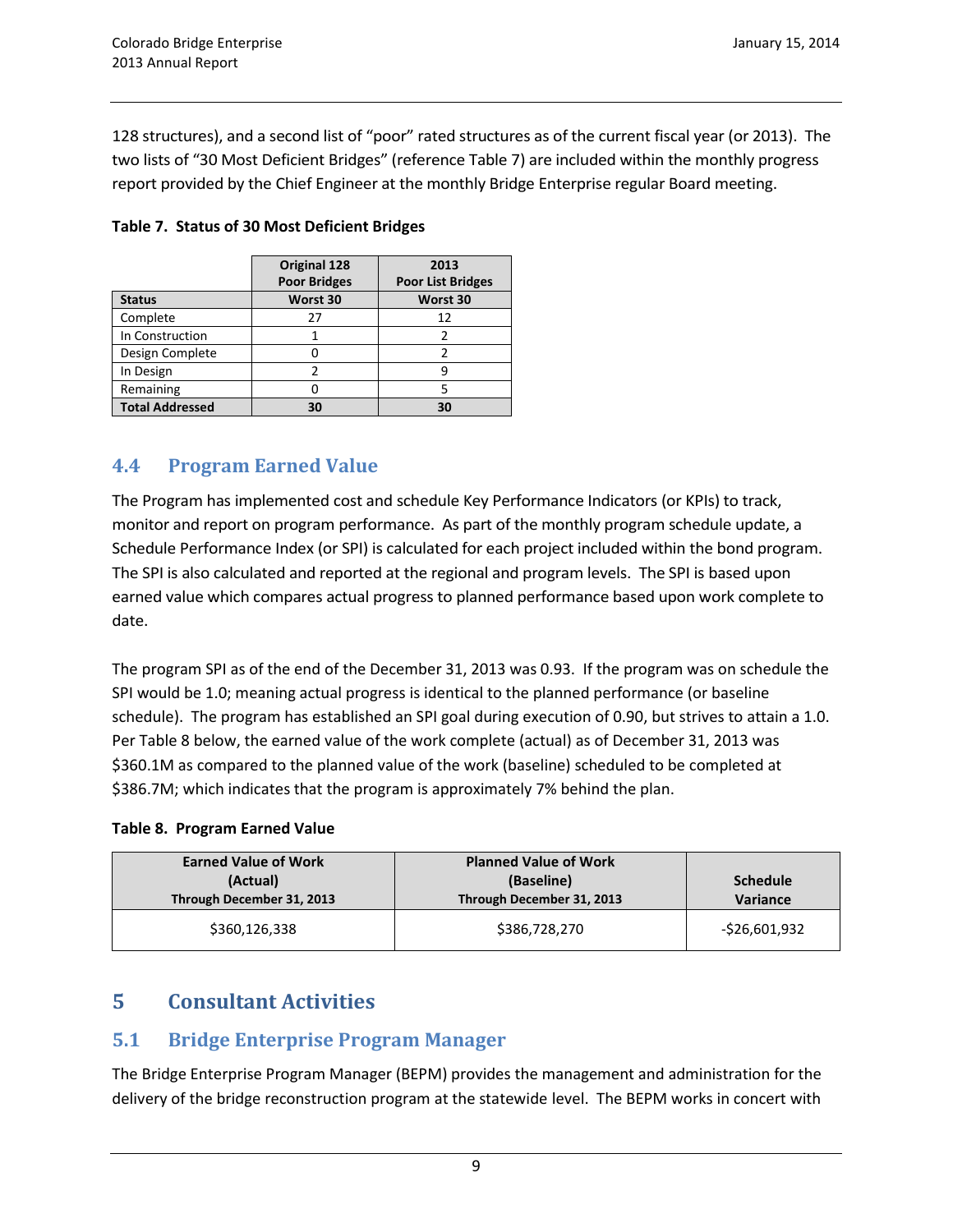CDOT/BE HQ personnel who also support the BE, and with the five CDOT regions responsible for project delivery including the procurement, design, repair or reconstruction of each FASTER bridge located within their region. This approach is consistent with current day-to-day CDOT business operations and allows for the most effective process for advancing BE projects in an economical manner.

AECOM Technical Services, Inc. was selected as the Bridge Enterprise Program Manager in July 2010, and was awarded a five-year contract renewable on an annual basis. AECOM completed the first year of the program management contract in July 2011, the second year in August of 2012, the third year in July of 2013 and BE renewed their program management contract for fiscal year 2014 which extends through June 30, 2014. The BEPM core staff is located and work alongside the CDOT/BE staff which also provides services for BE at CDOT headquarters. Per the FY 2014 BEPM work plan, the following program management services shall be provided:

- Oversight and administration of \$300M Bond Delivery Program with CDOT/BE staff
- Maintain and Update Program Cost and Schedule database (all 179 FASTER eligible bridges) and overall Program Schedule.
- **Program Financial Support Services and Subsequent Bond Issuance (if required).**
- Development and Implementation of requisite Policy, Processes & Procedures guidance documents.
- Other PM support services: STIP/TIP coordination, Public Information / Public Relations, Maintenance of BE SharePoint site, BE staff work load analyses, CDOT website, Program Reporting (Monthly and Quarterly Progress, and Annual Report), and support monthly Board of Director meetings.

In addition, BE executed a "Support Services" task order with AECOM as outlined within the base contract. The support services are intended to be short-term assignments used on an "as-needed" basis to maintain individual project schedules.

## **5.2 Other Consultant Contracts**

The following is a brief update of other major FASTER related contracts.

**Non-Project Specific FASTER design contracts.** Based upon the amount of programmed work that still requires design related services, BE in concert with CDOT HQ and regional staff determined there was a need for a new suite of BE Non-Project Specific (NPS) contracts for calendars 2013 and 2014. In May of 2013, three NPS BE design contracts were awarded; each with a \$3M contract value.

**Construction Management and Materials Testing.** Based upon the amount of work scheduled to go to construction in calendar years 2013 and 2014, BE in concert with CDOT HQ and regional staff determined there was a need for a new suite of CM and Materials Testing services. In March of 2013, four CM and Material Testing consultant teams were awarded; each with a \$2.5M contract value.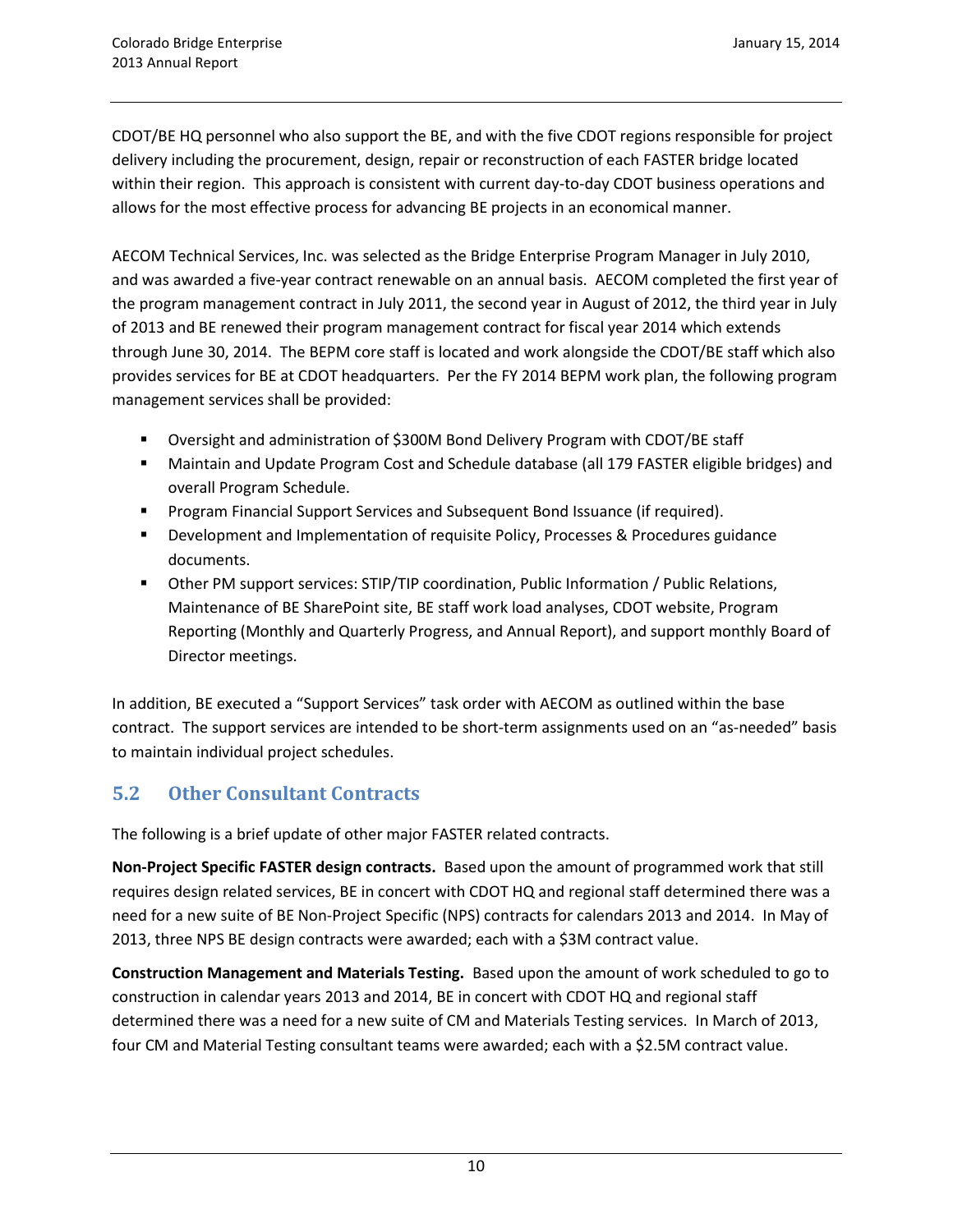**Independent Cost Estimator.** CDOT continue to use the previously awarded two Independent Cost Estimator (or ICE) contracts to support GMP (Guaranteed Maximum Pricing) negotiations associated with CM/GC contracts.

The above consultant usage only highlights program based consultant contracts. The CDOT Regions are encouraged to use Project Specific contracts funded by the BE as required to deliver BE projects if time constraints and limited regional resources call for additional consultant support to ensure timely project delivery.

# **6 Job Creation**

The FHWA tracks the economic benefits of highway capital investments (which include bridge replacement projects), and from a job creation perspective employment impacts fall into three categories as listed below:

- **Direct jobs are occupations that work directly on the project such as project planners,** designers, engineers and construction workers.
- Indirect jobs means positions at suppliers of materials for the project, such as steel, concrete, wood, etc.
- **Induced jobs are jobs created by the spending of monies provided as project salaries [or** employee payroll] for items such as mortgage payments, groceries, gas entertainment, etc.

According to an FHWA report from April 2012, there are approximately 10.3 direct jobs created for every \$1 million of construction spending. This correlates into approximately 1,291 full-time positions; primarily construction craft labor. In addition, preconstruction program expenditures (i.e., engineering and project designs) created another approximately 121 full-time positions; primarily engineers. Combined, there were approximately 1,412 direct jobs created by the FASTER program spending during the calendar year. Included within the above number are approximately 60 CDOT FTE's (or fulltime equivalents); staff responsible for the day-to-day project delivery based upon CDOT payroll records.

## **7 Recommendations for Statutory Changes**

While CDOT and the Bridge Enterprise may consider pursuing legislation in the future to further improve the program, the Enterprise is satisfied that FASTER as currently written provides the authority necessary to effectively and efficiently address some of Colorado's most deficient bridges. In addition, CDOT may evaluate whether or not to redefine the meaning of a "poor" rated structure consistent with the MAP-21 legislation which discontinued the use of the sufficiency rating calculation to define good/fair/poor rated structures.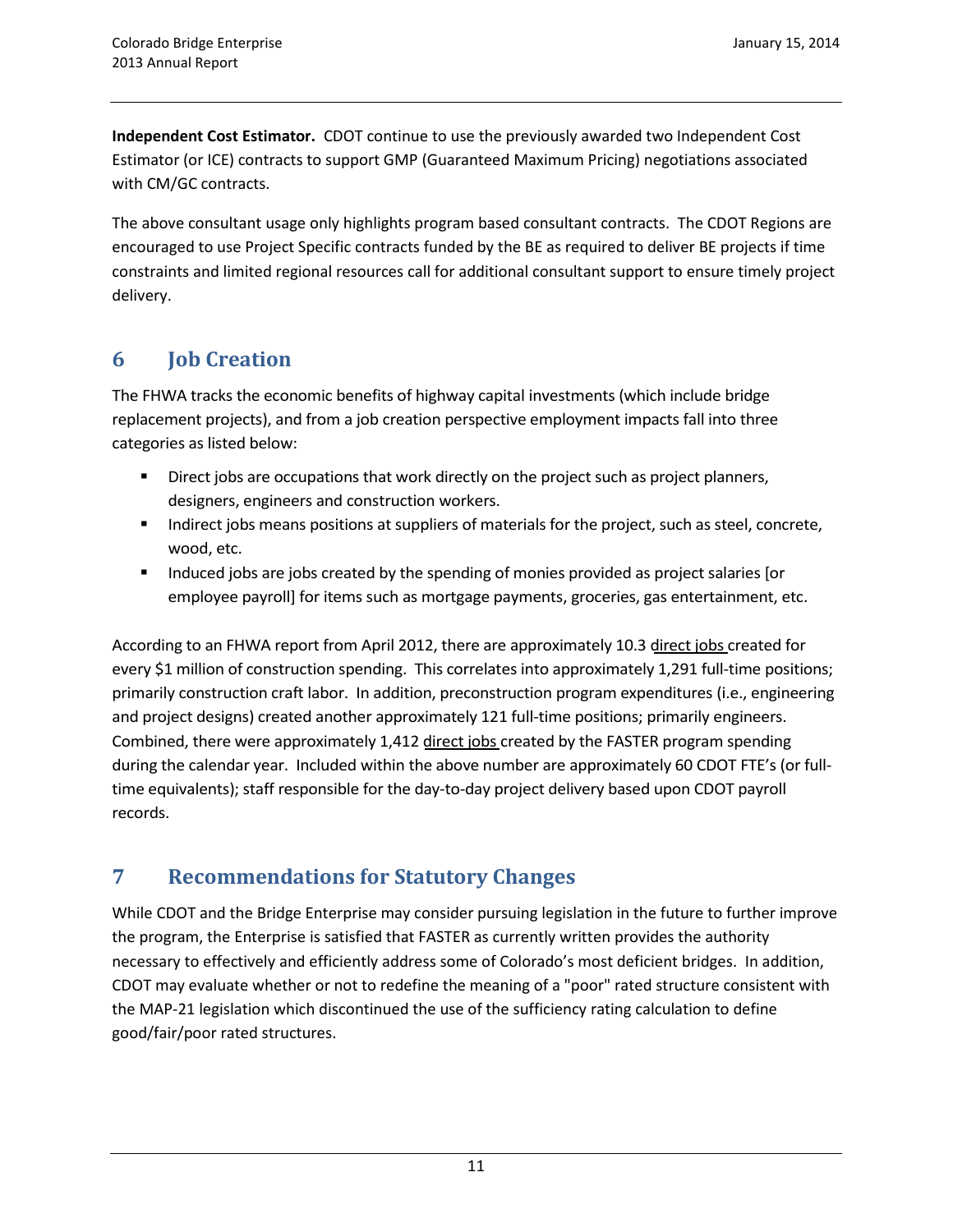## **8 Projected Program Plan**

#### **8.1 Forecasted 2014 Program Plan**

The forecasted 2014 program objectives focus on the following items.

**Close-out Bond Program.** As noted in Section 2, the program did not meet its target of expending 85% of the bond proceed in three years. As a consequence, there are various documentation requirements that the BE must complete per the meeting with CDOT's bond counsel as highlighted below:

- Program staff shall continue to aggressively re-program unspent bond proceeds so they are expended as soon as possible.
- **Program staff shall draft a letter for the file that documents what was done to satisfy bond** spending; as well as, highlight the specific reasons bond spending was not satisfied.
- **Program staff shall document when all the bond proceeds and any interest earnings have been** fully expended in a letter to bond counsel.

**Future Bond Offering(s).** BE shall continue to assist the BE CFO and CDOT/BE financial advisor and bond consultants to determine the best timing and dollar value for subsequent bond issuance(s).

**3-Year Financial Plan.** Program staff shall work in concert with the BE's CFO, the Office of Financial Management and Budget, and CDOT/BE's financial advisor to update the 10 year program financial plan completed in November of 2012. The plan shall evaluate program capacity based upon various bonding scenarios (or I-70 viaduct funding options) for the next 3 year period. The goal is to present an updated 3-year financial program plan to the Bridge Enterprise Board in the spring of 2014.

**Financial Tracking and Reporting.** Program staff shall continue to track and monitor overall program financial performance on a monthly basis. According to the most recent bond program update, the program currently has a \$431.6M program liability. At this time, the future FASTER bridge (or pay-go funding) are forecasted to cover this projected financial liability.

**Cash-Flow Financing.** CDOT overall has converted from an obligation-based funding approach to cashflow budgeting to better sync-up available funding with program scope which is a more efficient use of funding. BE is scheduled to convert to cash-flow budgeting in 2014.

**Prioritization Plan.** Program staff shall work closely with CDOT Staff Bridges and continue to use and refine the Prioritization Plan and scoring worksheet to ensure available FASTER bridge funding is applied to the most deserving structures.

#### **8.2 I-70 Viaduct**

The I-70 viaduct (or Bridge E-17-FX) is on the list of 179 FASTER eligible bridges. In the spring of 2011, CDOT completed a \$20 million rehabilitation project which addressed the immediate safety needs of the structure. The rehabilitation project has repaired advanced superstructure deterioration at the bridge expansion joints and is intended to reduce future superstructure deterioration, but does not fully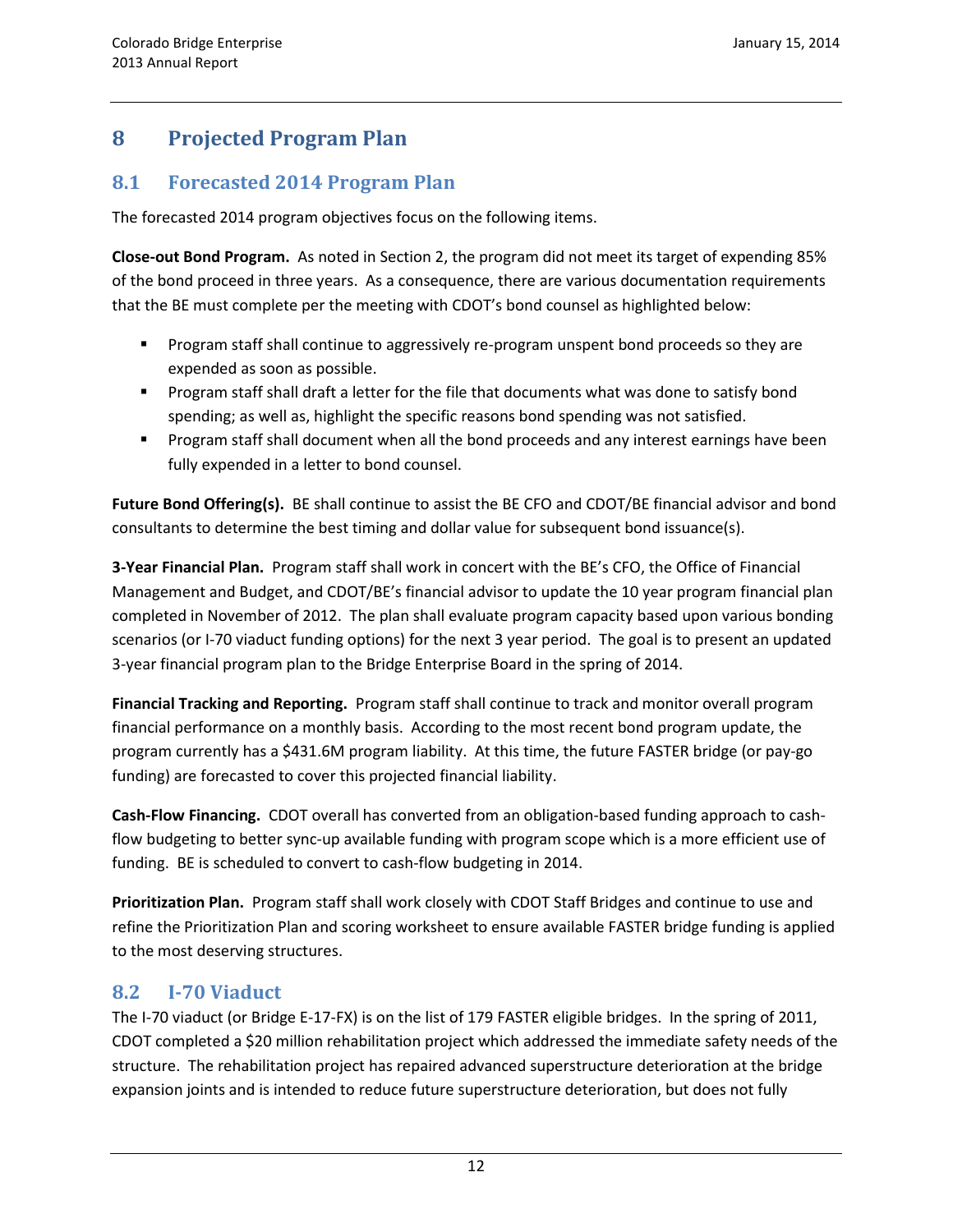address all structural inadequacies. Furthermore, other structural problems are anticipated to emerge over time which will require additional work to keep the structure in service. Given the importance of this structure to the overall transportation system of the state: it carries approximately 137,000 vehicles per day, is within an intensely industrial section of Denver where significant truck and rail traffic intersects, and that it links the eastern and western portions of the state together, ensuing that this section of I-70 remain safe and is not a bottleneck is essential.

Accordingly, CDOT has long considered how to resolve the question of viaduct replacement and continues to do so in concert with the Bridge Enterprise. A Draft Environmental Impact Statement (DEIS) was released in November 2008 that included a detailed analysis of the social, environmental and economic impacts of the No-Action and four build alternatives for the stretch of I-70 between I-25 and Tower Road that includes the viaduct. After failing to garner sufficient support for any of these alternatives over the next three years, CDOT developed a new alternative that would replace the viaduct with a below-grade highway, including a partial cover. CDOT now believes there is enough community support to complete the NEPA process, with a Supplement EIS to be published in the spring of 2014, and a Record of Decision (ROD) due in the fall of 2015.

Once the NEPA process is complete the BE estimates that it will take 5 years to complete the entire project which will include securing necessary ROW, complete design and reconstruction activities.

Somewhat complicating matters are two issues. First, replacing the viaduct with a structure suited to modern design standards and to meet the future capacity needs of the corridor is expensive and replacing the viaduct may consume the remainder of the projected bonding capacity of the overall BE program for the next 30 or more years. This will limit the ability of the BE to address the design and reconstruction of all current and future bridges anticipated to become poor over the next 30 years. Second, a replacement/reconstruction of the I-70 viaduct logically is a component of a larger project to reconstruct I-70 between I-25 and I-270 or I-225. Presently only limited funding options are available for the construction of the road components of such an effort.

To assist in the resolution of such matters, CDOT, HPTE, and the BE have engaged Macquarie Capital (USA) to serve as its financial advisor. Macquarie has completed phase I of its contract and has delivered to HPTE, CDOT and the BE its initial findings and recommendations for internal staff review and discussion. The Transportation Commission and the boards of the HPTE and the BE will receive the presentations on these findings in December 2013 with an intent to have these bodies decide and provide direction on a path ahead in January 2014.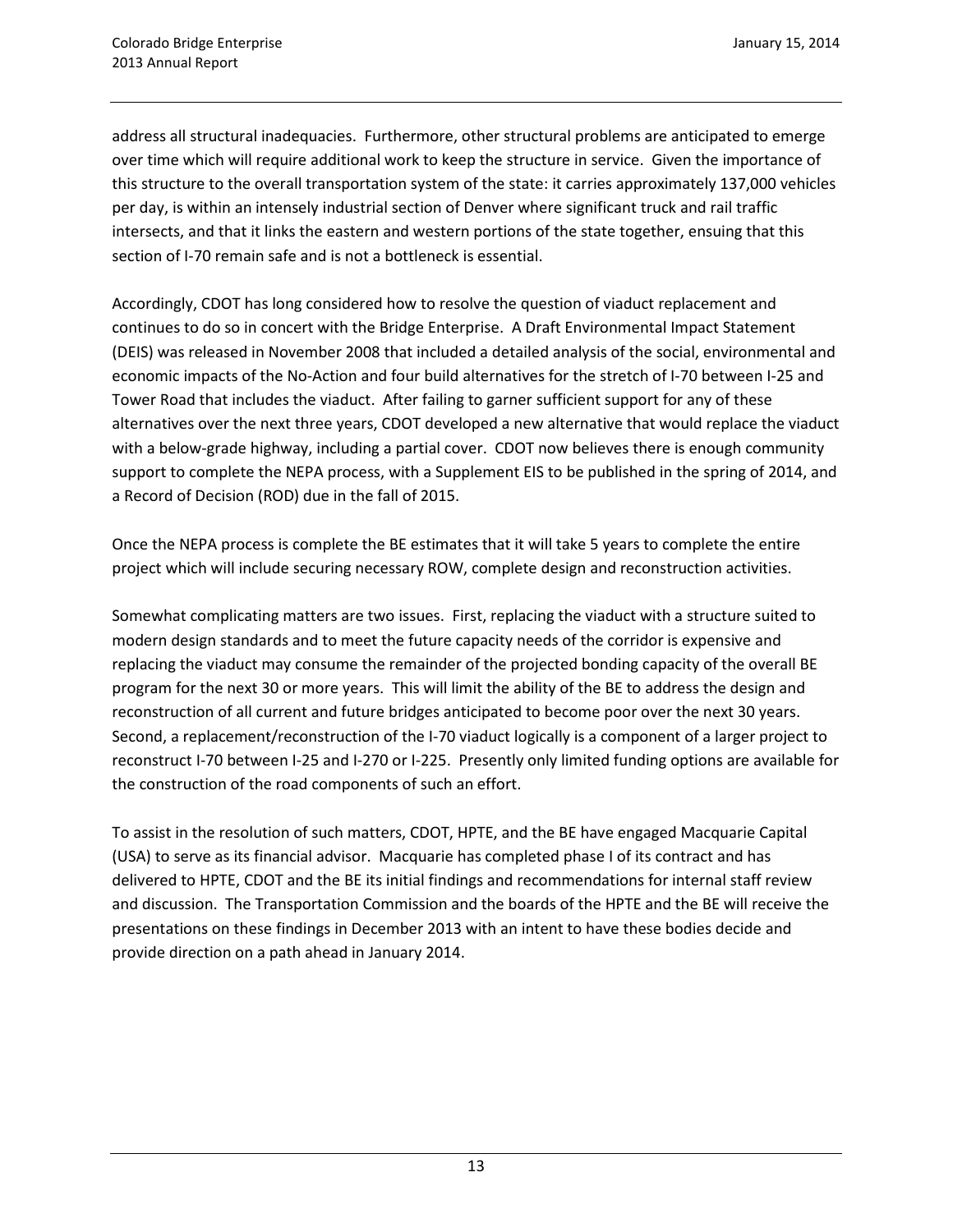#### **List of 179 FASTER Eligible Bridges**

|                | <b>Original Bridge</b><br>Number | <b>New Bridge</b><br>Number  | Region         | County          | <b>Facility Carried over Featured Intersection</b>                          | <b>Status</b>                |
|----------------|----------------------------------|------------------------------|----------------|-----------------|-----------------------------------------------------------------------------|------------------------------|
| $\mathbf{1}$   | $E-16-AA$                        | $E-16-YG$                    | $\mathbf{1}$   | ADAMS           | US 287 ML over RR SPUR                                                      | In Design                    |
| $\overline{2}$ | $E-16-FP$                        | $E-16-YF$                    | $\mathbf{1}$   | ADAMS           | 80TH AVE over US 36 ML                                                      | <b>Construction Complete</b> |
| 3              | $E-16-GQ$                        | E-16-YD                      | 1              | ADAMS           | SH 95 ML (SHERIDAN BLVD) over UP RR, RR SPUR<br>N of JCT I 70 in WHEATRIDGE | <b>Construction Complete</b> |
| $\overline{4}$ | $E-17-AR$                        | E-17-ADR                     | $\mathbf{1}$   | ADAMS           | SH 7 ML over SOUTH PLATTE RIVER                                             | <b>Construction Complete</b> |
| 5 <sup>1</sup> | E-17-CA                          | E-17-VA                      | 1              | ADAMS           | SH 44 ML(104TH AVE) over SOUTH PLATTE RIVER<br>W of JCT US 85               | Design Completed             |
| 6              | E-17-DC                          | <b>E-17-ACS</b>              | 1              | ADAMS           | 176 ML EBND over UP RR<br>E of JCT US 85                                    | In Design                    |
| $\overline{7}$ | E-17-DM                          | E-17-ADL                     | $\mathbf{1}$   | ADAMS           | 176 ML WBND over UP RR                                                      | <b>Construction Complete</b> |
| 8              | E-17-DN                          | E-17-ADL                     | $\mathbf{1}$   | <b>ADAMS</b>    | 176 ML EBND over UP RR                                                      | <b>Construction Complete</b> |
| $\overline{9}$ | E-17-DU                          | E-17-ACT                     | $\mathbf{1}$   | ADAMS           | 176 ML WBND over UP RR<br>E of JCT US 85                                    | In Design                    |
| 10             | E-17-EP                          | Not Assigned                 | $\mathbf{1}$   | ADAMS           | SH 6 DITCH RIDER RD over BURLINGTON CANAL<br><b>SR</b>                      | No Action Proposed           |
| 11             | E-17-ER                          | 044A002673BR                 | $\mathbf{1}$   | ADAMS           | SH 44 ML(104TH AVE) over BULL SEEP<br>W of US 85                            | Design Completed             |
| 12             | $E-17-EX$                        | E-17-GF                      | $\mathbf{1}$   | ADAMS           | PEORIA STREET over I 76 ML<br>NE of JCT US 85                               | <b>Construction Complete</b> |
| 13             | $E-17-EZ$                        | <b>E-17-ACR</b>              | $\mathbf{1}$   | ADAMS           | 84TH AVE over I 25 ML                                                       | <b>Construction Complete</b> |
|                | E-17-GL                          | E-17-AET                     |                | ADAMS           | 176 ML WBND over SOUTH PLATTE RIVER<br>NE of JCT I 270                      | <b>Construction Complete</b> |
| 14             |                                  |                              | $\mathbf{1}$   |                 | 176 ML EBND over SOUTH PLATTE RIVER                                         |                              |
| 15             | E-17-GM                          | <b>E-17-AET</b>              | 1              | <b>ADAMS</b>    | NE of JCT I 270                                                             | <b>Construction Complete</b> |
| 16             | E-17-HG                          | E-17-ADP                     | $\mathbf{1}$   | ADAMS           | 104TH AVE over I 25 ML                                                      | <b>Construction Complete</b> |
| 17             | E-17-HL                          | E-17-AEA                     | $\mathbf{1}$   | <b>ADAMS</b>    | 176 ML EBND over SH 224 ML                                                  | <b>Construction Complete</b> |
| 18             | $E-17-IC$                        | Not Assigned                 | $\mathbf{1}$   | ADAMS           | YORK STREET over I 270 ML                                                   | Not Programmed               |
| 19             | F-19-AF                          | Not Assigned                 | $\mathbf{1}$   | ADAMS           | COUNTY ROAD over I 70 ML<br>US 85(SANTA FE) ML NBND over DAD CLARK GULCH    | Not Programmed               |
| 20             | $F-16-F$                         | F-16-FA                      | $\mathbf{1}$   | ARAPAHOE        | in LITTLETON                                                                | <b>Construction Complete</b> |
| 21             | $F-16-FY$                        | $F-16-YG$                    | $\mathbf{1}$   | ARAPAHOE        | US 285 ML SBND over SH 88 ML                                                | <b>Construction Complete</b> |
| 22             | $F-16-FZ$                        | F-16-YH                      | $\mathbf{1}$   | ARAPAHOE        | US 285 ML NBND over SH 88 ML<br>US 40 ML(E COLFAX) WBND over SAND CREEK     | <b>Construction Complete</b> |
| 23             | F-17-BS                          | $F-17-XL$                    | 1              | ARAPAHOE        | E of I-225<br>SH 88 ML/ARAP RD over CHERRY CREEK                            | In Construction              |
| 24             | F-17-DM                          | F-17-YB                      | 1              | ARAPAHOE        | W OF SH 83 (PARKER RD)                                                      | In Construction              |
| 25             | $F-17-F$                         | F-17-WZ                      | $\mathbf{1}$   | <b>ARAPAHOE</b> | US 40 ML(E COLFAX) EBND over SAND CREEK<br>E of I-225                       | In Construction              |
| 26             | F-17-GA                          | F-17-HA                      | $\mathbf{1}$   | ARAPAHOE        | US 40 ML(E COLFAX) WBND over TOLLGATECREEK<br>W of I-225                    | In Design                    |
| 27             | F-17-GO                          | F-17-HA                      | 1              | ARAPAHOE        | US 40 ML(E COLFAX) EBND over TOLLGATE CREEK<br>W of I-225                   | In Design                    |
| 28             | $F-19-B$                         | F-19-BL                      | $\mathbf{1}$   | ARAPAHOE        | US 36 ML over COMANCHE CREEK<br>E of STRASBURG                              | <b>Construction Complete</b> |
| 29             | $F-19-F$                         | Not Assigned                 | $\mathbf{1}$   | ARAPAHOE        | US 36 ML over DRAW                                                          | Not Programmed               |
| 30             | $O-25-H$                         | O-25-AA                      | 2              | <b>BACA</b>     | US 160 ML over N FK SAND ARROYO<br>SW of PRITCHETT                          | <b>Construction Complete</b> |
| 31             | $O-25-I$                         | $O-25-AB$                    | 2              | BACA            | US 160 ML over DRAW<br>W of PRITCHETT                                       | <b>Construction Complete</b> |
| 32             | $O-26-L$                         | 160C461737BR<br>160C461739BR | $\overline{2}$ | BACA            | US 160 ML over CAT CREEK<br>W of SPRINGFIELD                                | <b>Construction Complete</b> |
| 33             | $L-24-F$                         | Rehab no new<br>number       | $\overline{2}$ | BENT            | SH 101 ML over PURGATOIRE RIVER<br>S of LAS ANIMAS                          | <b>Construction Complete</b> |
| 34             | M-24-B                           | M-24-K                       | $\overline{2}$ | BENT            | SH 101 ML over DRAW<br>S of LAS ANIMAS and JCT US 50                        | <b>Construction Complete</b> |
| 35             | E-15-AA                          | Not Assigned                 | $\overline{4}$ | <b>BOULDER</b>  | SH 170 ML over COMMUNITY DITCH AR                                           | No Action Proposed           |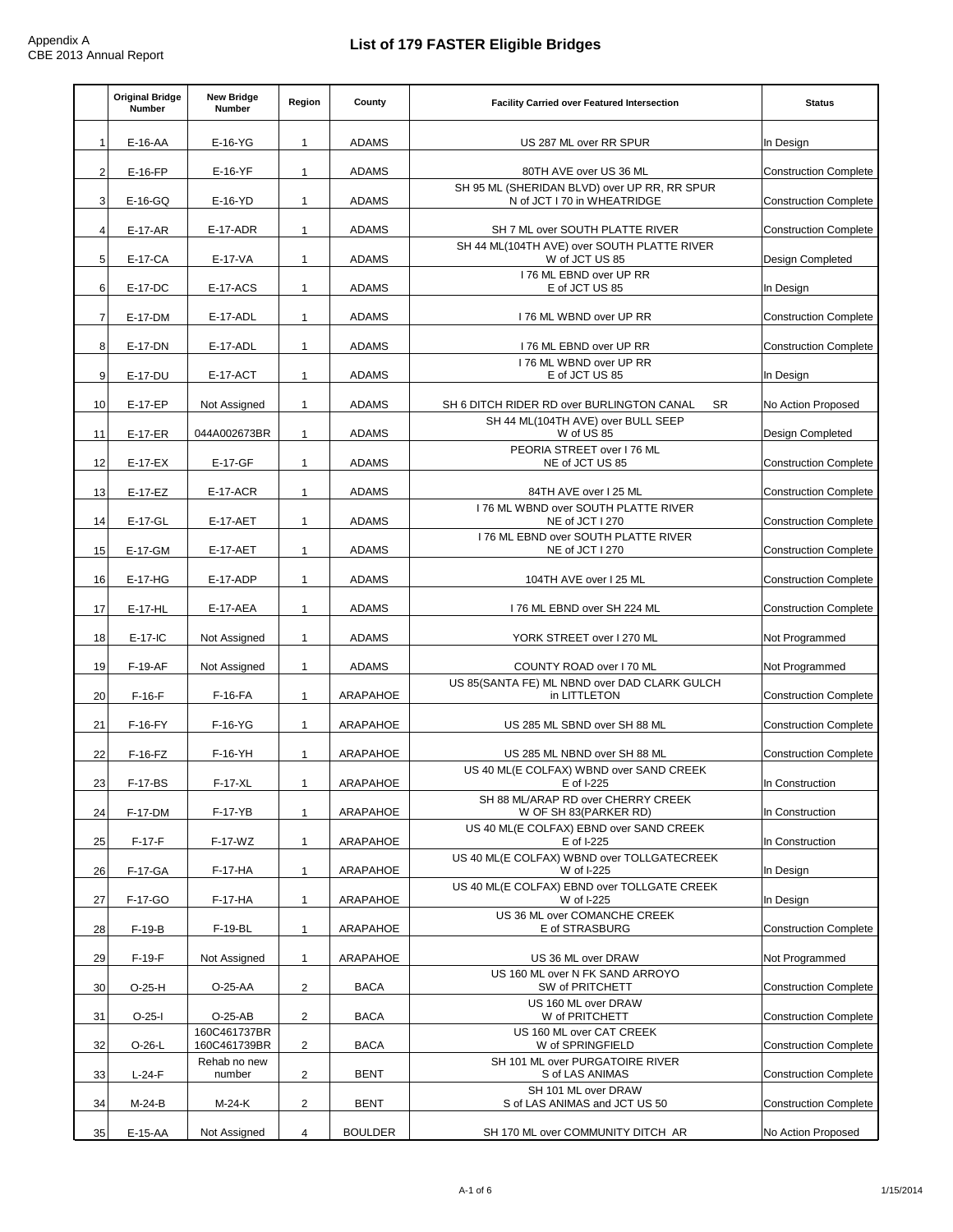|    | <b>Original Bridge</b><br>Number | <b>New Bridge</b><br>Number | Region         | County                       | <b>Facility Carried over Featured Intersection</b>                         | <b>Status</b>                |
|----|----------------------------------|-----------------------------|----------------|------------------------------|----------------------------------------------------------------------------|------------------------------|
| 36 | E-16-FK                          | $E-16-YB$                   | $\mathbf{1}$   | <b>BROOMFIELD</b>            | SH 121 ML SBND (WADSWORTH PKWY) over US 36 ML<br>(DENVER/BOULDER TNPK)     | <b>Construction Complete</b> |
| 37 | $E-16-FL$                        | E-16-YC                     | $\mathbf{1}$   | <b>BROOMFIELD</b>            | CNTY RD / OLD WADS over US 36 ML (DENVER/BOULDER TNPK)<br>SE of JCT SH 121 | <b>Construction Complete</b> |
| 38 | $F-14-B$                         | F-14-AZ                     | 1              | <b>CLEAR</b><br>CREEK        | I 70 FRONTAGE RD over CLEAR CREEK (SR)<br>W IDAHO SPRINGS                  | <b>Construction Complete</b> |
| 39 | $F-14-Y$                         | Not Assigned                | 1              | <b>CLEAR</b><br><b>CREEK</b> | I 70 (BUSINESS RT) over I 70 ML                                            | Not Programmed               |
| 40 | $F-15-BL$                        | Not Assigned                | 1              | <b>CLEAR</b><br><b>CREEK</b> | 170 ML WBND over US 6, CLEAR CREEK                                         | No Action Proposed           |
| 41 | $F-15-D$                         | Not Assigned                | $\mathbf{1}$   | <b>CLEAR</b><br><b>CREEK</b> | 170 FRONTAGE RD over CLEAR CREEK (SR)                                      | No Action Proposed           |
| 42 | O-12-AD                          | Not Assigned                | 5              | <b>CONEJOS</b>               | SH 371 ML over ALAMOSA RIVER                                               | No Action Proposed           |
| 43 | $L-21-U$                         | <b>Minor Structure</b>      | $\overline{2}$ | <b>CROWLEY</b>               | SH 96 ML over NUMA DRAIN CANAL                                             | <b>Construction Complete</b> |
| 44 | $L-22-F$                         | <b>L-22-CJ</b>              | $\overline{2}$ | <b>CROWLEY</b>               | SH 96 ML over BLACK DRAW                                                   | <b>Construction Complete</b> |
| 45 | E-16-FW                          | $E-16-YQ$                   | $\mathbf{1}$   | <b>DENVER</b>                | PECOS STREET over I 70 ML<br>in DENVER                                     | <b>Construction Complete</b> |
| 46 | E-17-AH                          | Not Assigned                | $\mathbf{1}$   | <b>DENVER</b>                | ON 40TH AVE W of SH 2 ML over BNSF RR                                      | No Action Proposed           |
| 47 | E-17-BY                          | E-17-AER                    | $\mathbf{1}$   | <b>DENVER</b>                | 170 ML EBND over SAND CREEK<br>E of QUEBEC STREET                          | <b>Construction Complete</b> |
| 48 | E-17-DF                          | Not Assigned                | $\mathbf{1}$   | <b>DENVER</b>                | 170 ML WBND over UP RR<br>W of QUEBEC STREET                               | Not Programmed               |
| 49 | E-17-EW                          | Not Assigned                | $\mathbf{1}$   | <b>DENVER</b>                | 170 ML EBND over UP RR<br>W of QUEBEC STREET                               | Not Programmed               |
| 50 | E-17-FX                          | Not Assigned                | $\mathbf{1}$   | <b>DENVER</b>                | 170 ML over US 6, RR, CITY ST                                              | In Design                    |
| 51 | E-17-GE                          | <b>E-17-AER</b>             | $\mathbf{1}$   | <b>DENVER</b>                | 170 ML WBND over SAND CREEK<br>E of QUEBEC ST                              | <b>Construction Complete</b> |
| 52 | $E-17-JP$                        | Not Assigned                | $\mathbf{1}$   | <b>DENVER</b>                | 170 ML over HAVANA ST, UP RR                                               | In Design                    |
| 53 | E-17-KR                          | Not Assigned                | $\mathbf{1}$   | <b>DENVER</b>                | I 270 ML EBND over I 70 ML                                                 | Not Programmed               |
| 54 | F-16-BM                          | $F-16-XK$                   | $\mathbf{1}$   | <b>DENVER</b>                | SH 88 ML over RR, LAKEWOOD GULCH                                           | <b>Construction Complete</b> |
| 55 | $F-16-DP$                        | $F-16-XB$                   | $\mathbf{1}$   | <b>DENVER</b>                | I 25 ML over RDWY, RR, SOUTH PLATTE RIVER<br><b>BRONCO BRIDGE</b>          | <b>Construction Complete</b> |
| 56 | F-16-DT                          | $F-16-XP$                   | $\mathbf{1}$   | <b>DENVER</b>                | 125 ML NBND over US 85 ML (SANTA FE)                                       | <b>Construction Complete</b> |
| 57 | F-16-DW                          | $F-16-XS$                   | $\mathbf{1}$   | <b>DENVER</b>                | I 25 ML SBND over US 85 ML (SANTA FE)                                      | <b>Construction Complete</b> |
| 58 | $F-16-EF$                        | F-16-YZ                     | $\mathbf{1}$   | DENVER                       | US 6 ML over SOUTH PLATTE RIVER<br>W SIDE of I-25                          | In Construction              |
| 59 | $F-16-EJ$                        | $F-16-YJ$                   | $\mathbf{1}$   | <b>DENVER</b>                | US 6 ML over BNSF RR<br>E SIDE OF I-25                                     | In Construction              |
| 60 | F-16-EN                          | $F-16-ZA$<br>$F-16-ZB$      | $\mathbf{1}$   | <b>DENVER</b>                | US 6 ML over BRYANT STREET<br>W SIDE OF I-25                               | In Construction              |
| 61 | F-16-FW                          | F-16-YQ                     | $\mathbf{1}$   | <b>DENVER</b>                | US 287+SH 88 (FEDERAL) over US 40 ML (COLFAX)                              | <b>Construction Complete</b> |
| 62 | $F-16-GG$                        | Not Assigned                | $\mathbf{1}$   | <b>DENVER</b>                | PERRY STREET over US 6 ML<br>W of FEDERAL                                  | No Action Proposed           |
| 63 | F-16-OG                          | Rehab no new<br>number      | $\mathbf{1}$   | DENVER                       | RAMP to I 25 NBND over US 6 ML                                             | <b>Construction Complete</b> |
| 64 | F-17-AE                          | F-17-WP                     | 1              | DENVER                       | SH 30 ML/HAVANA ST over CHERRY CREEK                                       | <b>Construction Complete</b> |
| 65 | $G-16-B$                         | $G-16-E$                    | $\mathbf{1}$   | <b>DOUGLAS</b>               | US 85 ML over DRAW<br>COOK RANCH to LOUVIERS                               | <b>Construction Complete</b> |
|    |                                  |                             |                |                              | US 85 ML over DRAW                                                         |                              |
| 66 | $G-16-C$                         | G-16-F                      | 1              | <b>DOUGLAS</b>               | COOK RANCH to LOUVIERS                                                     | <b>Construction Complete</b> |
| 67 | G-17-A                           | G-17-AI                     | 1              | <b>DOUGLAS</b>               | US 85 ML over SAND CREEK                                                   | In Design                    |
| 68 | $F-08-D$                         | Not Assigned                | 3              | EAGLE                        | 170 SERVICE RD over UP RR (SR)<br>170 SERVICE RD over COLORADO RIVER (SR)  | Not Programmed               |
| 69 | $F-08-F$                         | F-08-AJ                     | 3              | EAGLE                        | N. of DOTSERO INT.<br>US 6 ML over EAGLE RIVER                             | <b>Construction Complete</b> |
| 70 | $F-09-H$                         | F-09-AS                     | 3              | <b>EAGLE</b>                 | E of EAGLE                                                                 | <b>Construction Complete</b> |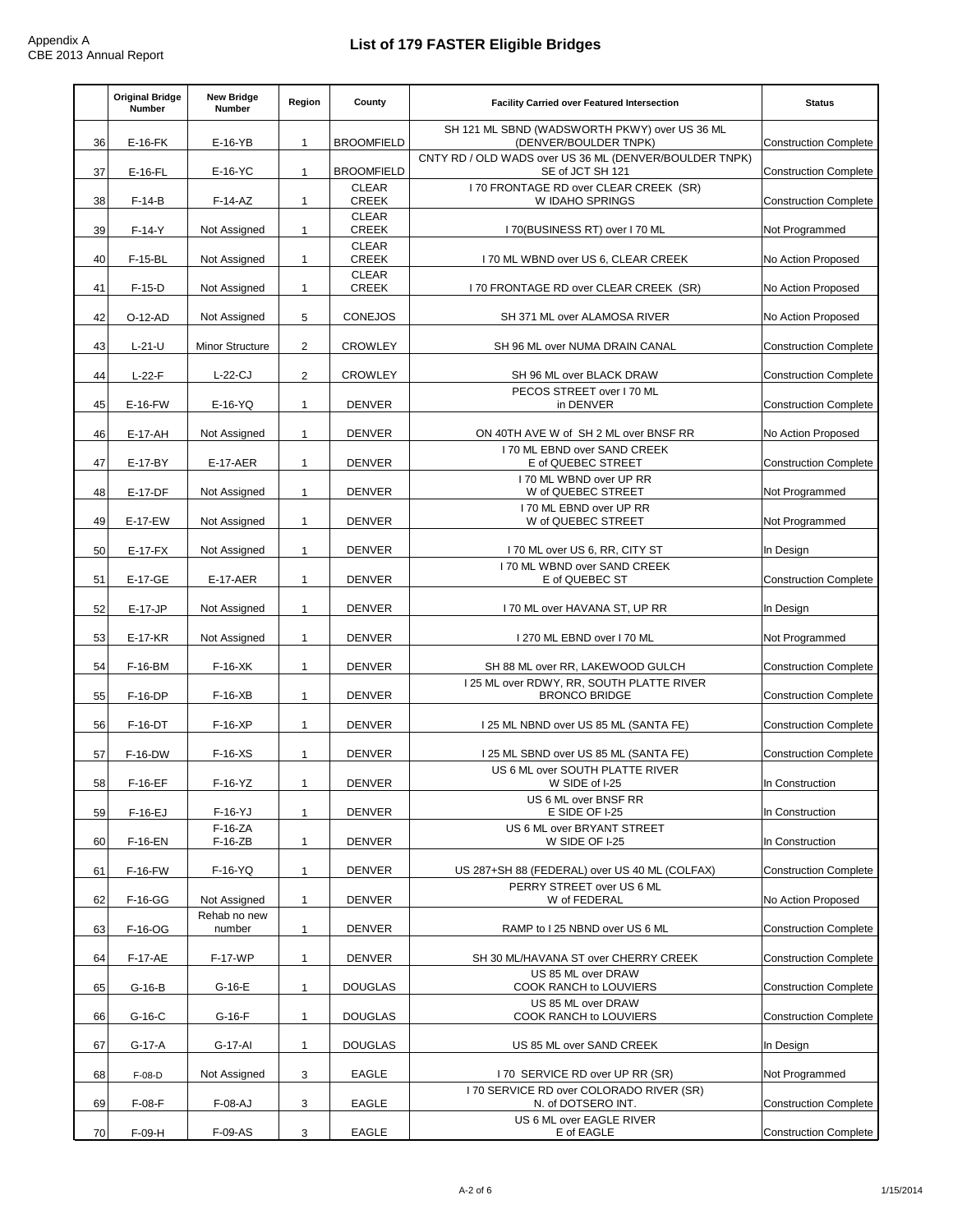|     | <b>Original Bridge</b><br><b>Number</b> | <b>New Bridge</b><br>Number | Region                  | County          | <b>Facility Carried over Featured Intersection</b>                        | <b>Status</b>                |
|-----|-----------------------------------------|-----------------------------|-------------------------|-----------------|---------------------------------------------------------------------------|------------------------------|
| 71  | $F-10-L$                                | Not Assigned                | 3                       | <b>EAGLE</b>    | 170 ML EBND over US 6, RR, EAGLE RIVER                                    | Not Programmed               |
| 72  | $F-11-AB$                               | F-11-BS                     | 3                       | <b>EAGLE</b>    | 170 ML WBND over US 6, RR, EAGLE RIVER<br>E of JCT US 24                  | In Design                    |
| 73  | F-11-AC                                 | F-11-BT                     | 3                       | <b>EAGLE</b>    | 170 ML EBND over US 6, RR, EAGLE RIVER<br>E of JCT SH 131                 | In Design                    |
| 74  | F-11-AO                                 | Not Assigned                | 3                       | EAGLE           | 170 ML EBND over TIMBER CREEK                                             | No Action Proposed           |
| 75  | $H-17-M$                                | Rehab no new<br>number      | $\overline{2}$          | EL PASO         | I 25 ML over DRAW                                                         | In Construction              |
| 76  | $H-18-A$                                | <b>H-18-AD</b>              | $\overline{2}$          | EL PASO         | US 24 ML over BLACK SQUIRREL CREEK<br>W of PEYTON                         | <b>Construction Complete</b> |
|     |                                         | Rehab no new                |                         |                 |                                                                           |                              |
| 77  | $I-17 - AE$                             | number                      | 2                       | EL PASO         | US 24 ML EBND over FOUNTAIN CREEK<br>I 25 SERVICE RD over PINE CREEK      | <b>Construction Complete</b> |
| 78  | $I-17-C$                                | Not Assigned                | $\overline{2}$          | EL PASO         | S of JCT SH 56<br>US 24 ML over DRAW                                      | No Action Proposed           |
| 79  | $I-18-G$                                | $I-18-BQ$                   | $\overline{2}$          | EL PASO         | E of FALCON<br>I 25 ML NBND over DRAW                                     | <b>Construction Complete</b> |
| 80  | $J-18-S$                                | 025A122850NL                | $\overline{2}$          | EL PASO         | S of FOUNTAIN                                                             | <b>Construction Complete</b> |
| 81  | $J-18-T$                                | 025A122564NL                | $\overline{2}$          | <b>EL PASO</b>  | I 25 ML NBND over DRAW<br>S of FOUNTAIN                                   | <b>Construction Complete</b> |
| 82  | $G-21-B$                                | G-21-AP                     | $\overline{4}$          | <b>ELBERT</b>   | 170 FRONTAGE RD over DRAW (SR)                                            | <b>Construction Complete</b> |
| 83  | $G-21-Y$                                | G-21-AO                     | $\overline{4}$          | <b>ELBERT</b>   | 170 BUSINESS SPUR over 170 ML                                             | No Action Proposed           |
| 84  | $J-15-B$                                | $J-15-F$                    | 2                       | <b>FREMONT</b>  | SH 9 ML over CURRANT CREEK<br>NW of JCT US 50                             | <b>Construction Complete</b> |
| 85  | K-14-B                                  | Not Assigned                | $\overline{2}$          | <b>FREMONT</b>  | US 50 ML over OAK CREEK                                                   | Not Programmed               |
| 86  | $K-14-J$                                | K-14-AA                     | $\overline{2}$          | <b>FREMONT</b>  | US 50 ML over DRAW<br>btwn TEXAS CREEK & COTOPAXI                         | In Design                    |
| 87  | $K-16-K$                                | K-16-AL                     | $\overline{2}$          | <b>FREMONT</b>  | SH 120 ML over RR, ARKANSAS RIVER<br>E of PORTLAND                        | In Construction              |
| 88  | $K-16-C$                                | K-16-AM                     | $\overline{2}$          | <b>FREMONT</b>  | SH 120 ML over HARDSCRABBLE CREEK                                         | <b>Construction Complete</b> |
| 89  | $K-16-S$                                | $K-16-CI$                   | $\overline{2}$          | <b>FREMONT</b>  | SH 120 ML over DRAW, UPRR<br>E of FLORENCE                                | Design Completed             |
| 90  | $K-16-W$                                | Not Assigned                | $\overline{2}$          | <b>FREMONT</b>  | SH 67 ML over DRAW                                                        | No Action Proposed           |
| 91  | $F-05-C$                                | Not Assigned                | 3                       | <b>GARFIELD</b> | SH 13 ML over RIFLE CREEK                                                 | No Action Proposed           |
| 92  | $F-05-L$                                | Not Assigned                | 3                       | <b>GARFIELD</b> | 170 ML WBND over COLORADO RIVER                                           | Not Programmed               |
| 93  | $F-07-A$                                | $F-07-V$                    | 3                       | <b>GARFIELD</b> | SH 82 ML over I70 ML, COLORADO RIVER, RR<br><b>GLENWOOD SPRINGS</b>       | In Design                    |
| 94  | $D-13-A$                                | Not Assigned                | 3                       | <b>GRAND</b>    | US 34 ML over N FK COLORADO RIVER                                         | Not Programmed               |
| 95  | $J-09-C$                                | Rehab no new<br>number      | 3                       | <b>GUNNISON</b> | US 50 SERVICE RD over GUNNISON RIVER OVERFLOW (SR)<br>W. SIDE of GUNNISON | <b>Construction Complete</b> |
| 96  | $J-09-D$                                | Rehab no new<br>number      | 3                       | <b>GUNNISON</b> | US 50 SERVICE RD over GUNNISON RIVER (SR)<br>W. SIDE of GUNNISON          | <b>Construction Complete</b> |
| 97  | $J-09-G$                                | J-09-F                      | 3                       | <b>GUNNISON</b> | SH 114 ML over TOMICHI CREEK                                              | <b>Construction Complete</b> |
| 98  | M-16-P                                  | M-16-R                      | $\overline{2}$          | <b>HUERFANO</b> | SH 69 ML over MILLIKEN ARROYO                                             | In Design                    |
| 99  | N-16-L                                  | $N-16-Q$                    | $\overline{2}$          | <b>HUERFANO</b> | SH 69 ML over TURKEY CREEK                                                | <b>Construction Complete</b> |
| 100 | N-17-AD                                 | Not Assigned                | 2                       | <b>HUERFANO</b> | I 25 ML SBND over US 160 ML, RR SPUR                                      | No Action Proposed           |
| 101 | N-17-BN                                 | Not Assigned                | $\overline{\mathbf{c}}$ | <b>HUERFANO</b> | 125 ML SBND over CO RD 640, BUTTE CREEK                                   | Not Programmed               |
| 102 | N-17-C                                  | N-17-BV                     | $\overline{\mathbf{c}}$ | <b>HUERFANO</b> | 125 BUS RT over SULL CREEK                                                | Design Completed             |
| 103 | N-17-N                                  | <b>N-17-BU</b>              | 2                       | <b>HUERFANO</b> | I 25 ML NBND over MISSOURI CREEK                                          | <b>Construction Complete</b> |
| 104 | N-17-S                                  | Not Assigned                | 2                       | <b>HUERFANO</b> | 125 ML NBND over CO RD 103, BUTTE CREEK                                   | Not Programmed               |
| 105 | $O-16-A$                                | $O-16-C$                    | $\overline{2}$          | <b>HUERFANO</b> | SH 12 ML over CUCHARAS RIVER<br>S of LA VETA                              | Construction Complete        |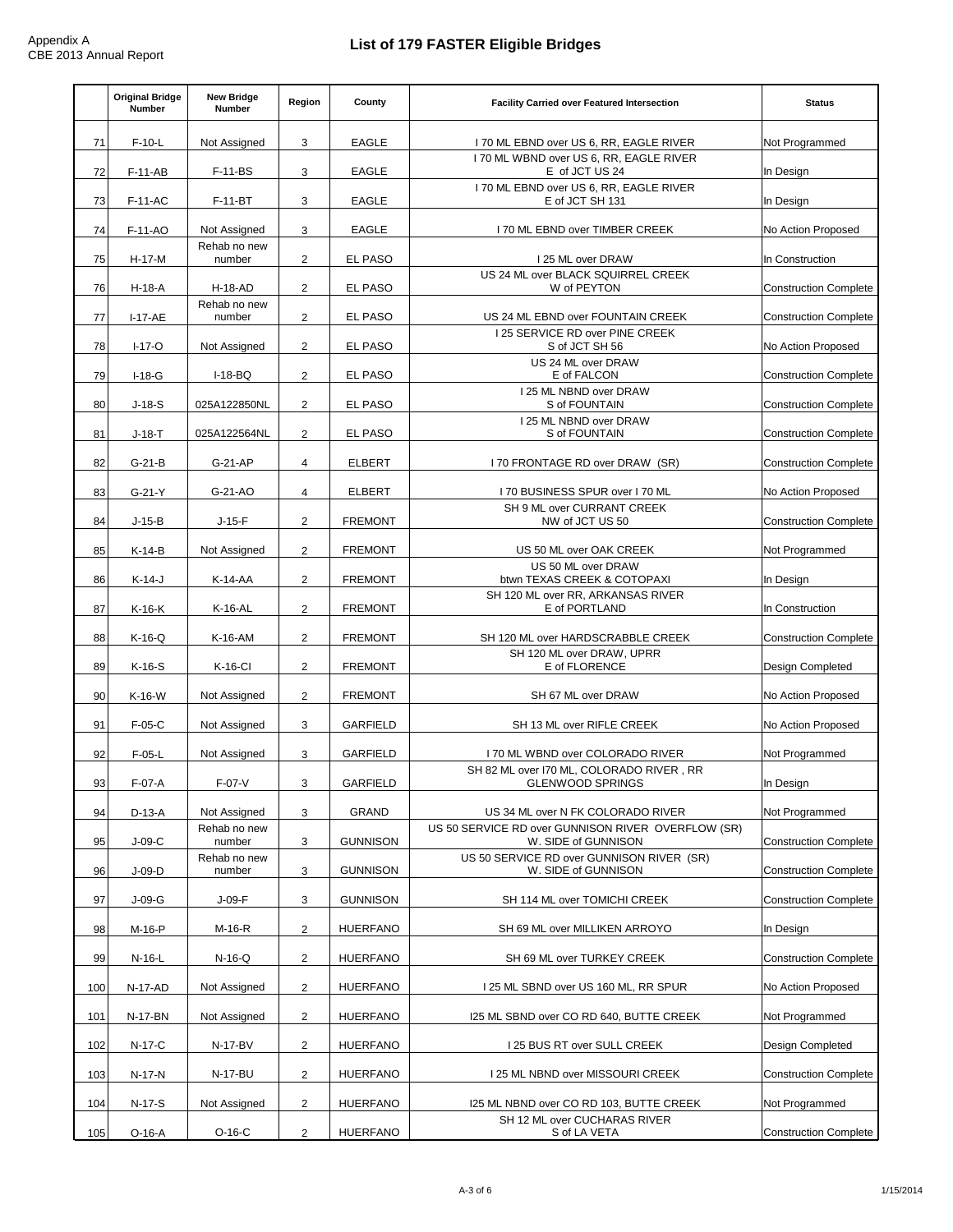#### **List of 179 FASTER Eligible Bridges**

|     | <b>Original Bridge</b><br><b>Number</b> | <b>New Bridge</b><br><b>Number</b> | Region         | County                   | <b>Facility Carried over Featured Intersection</b>                              | <b>Status</b>                |
|-----|-----------------------------------------|------------------------------------|----------------|--------------------------|---------------------------------------------------------------------------------|------------------------------|
| 106 | $E-16-FX$                               | $E-16-XR$                          | $\mathbf{1}$   | <b>JEFFERSON</b>         | WASHINGTON STREET over SH 58 ML                                                 | <b>Construction Complete</b> |
| 107 | E-16-HA                                 | $E-16-HG$                          | $\mathbf{1}$   | <b>JEFFERSON</b>         | SH 58 ML over Ford Street, Wash                                                 | In Construction              |
| 108 | $E-16-HI$                               | $E-16-XQ$                          | $\mathbf{1}$   | <b>JEFFERSON</b>         | SH 58 ML over CO.RD, RR SPUR                                                    | <b>Construction Complete</b> |
| 109 | F-16-AM                                 | F-16-WI                            | 1              | <b>JEFFERSON</b>         | US 285 ML SBND over SH 121 ML                                                   | <b>Construction Complete</b> |
| 110 | $F-16-AY$                               | F-16-WI                            | $\mathbf{1}$   | <b>JEFFERSON</b>         | US 285 ML NBND over SH 121 ML                                                   | <b>Construction Complete</b> |
| 111 | $F-16-CS$                               | $F-16-YR$                          | 1              | <b>JEFFERSON</b>         | SH 121 ML-WADSWORTH over BEAR CREEK<br>N of 285                                 | <b>Construction Complete</b> |
| 112 | $F-16-ER$                               | F-16-EW                            | 1              | <b>JEFFERSON</b>         | US 6 ML over GARRISON STREET                                                    | In Design                    |
| 113 | F-16-FL                                 | $F-16-XQ$                          | $\mathbf{1}$   | <b>JEFFERSON</b>         | US 6 ML over SH 95 ML/SHERIDAN AVE.                                             | <b>Construction Complete</b> |
| 114 | $F-16-I$                                | F-16-YK                            | $\mathbf{1}$   | <b>JEFFERSON</b>         | US 285 ML SBND over PIERCE STREET                                               | <b>Construction Complete</b> |
| 115 | $K-23-B$                                | $K-23-X$                           | 2              | <b>KIOWA</b>             | SH 96 ML over DRAW                                                              | <b>Construction Complete</b> |
|     |                                         | K-23-W                             |                | <b>KIOWA</b>             |                                                                                 |                              |
| 116 | K-23-C                                  |                                    | $\overline{2}$ |                          | SH 96 ML over DRAW                                                              | <b>Construction Complete</b> |
| 117 | K-24-A                                  | K-24-B<br>Repair no new            | 2              | <b>KIOWA</b>             | SH 96 ML over DRAW                                                              | <b>Construction Complete</b> |
| 118 | O-05-AQ                                 | number                             | 5              | LA PLATA                 | US 160 ML over ANIMAS RIVER                                                     | <b>Construction Complete</b> |
| 119 | $G-11-F$                                | $G-11-G$                           | 3              | LAKE                     | US 24 ML over UP RR                                                             | <b>Construction Complete</b> |
| 120 | $H-11-D$                                | <b>H-11-AC</b>                     | 3              | LAKE                     | US 24 ML over CALIFORNIA GULCH                                                  | <b>Construction Complete</b> |
| 121 | H-11-F                                  | 024A178974BR                       | 3              | LAKE                     | US 24 ML over CALIFORNIA GULCH<br>US 287 ML over DRAW                           | <b>Construction Complete</b> |
| 122 | <b>B-16-AE</b>                          | <b>B-16-AJ</b>                     | 4              | LARIMER                  | N of JCT SH 1                                                                   | <b>Construction Complete</b> |
| 123 | $B-16-D$                                | <b>B-16-EV</b>                     | 4              | LARIMER                  | CACHE LA POURE RIVER<br>E of JCT US 287                                         | In Design                    |
| 124 | <b>B-16-EU</b>                          | Not Assigned                       | 4              | LARIMER                  | COUNTY ROAD 48 over I 25 ML                                                     | Not Programmed               |
| 125 | $C-15-I$                                | C-15-AL                            | 4              | LARIMER                  | US 34 ML over BIG THOMPSON RIVER                                                | <b>Construction Complete</b> |
| 126 | $C-15-J$                                | C-15-AM                            | 4              | LARIMER                  | US 34 ML over BIG THOMPSON RIVER                                                | <b>Construction Complete</b> |
| 127 | C-17-EL                                 | Rehab no new<br>number             | 4              | LARIMER                  | 125 ML over DRAW                                                                | No Action Proposed           |
| 128 | O-19-H                                  | O-19-R                             | 2              | LAS ANIMAS               | US 350 ML over PURGATOIRE RIVER<br>NE of JCT US 160                             | In Construction              |
| 129 | $O-19-J$                                | O-19-AH                            | $\overline{2}$ | <b>LAS ANIMAS</b>        | US 350 ML over DRAW<br>S of MODEL                                               | <b>Construction Complete</b> |
| 130 | P-17-H                                  | P-17-AG                            | $\overline{c}$ | LAS ANIMAS               | SH 12 ML over PURGATOIRE RIVER<br>NW of WESTON                                  | <b>Construction Complete</b> |
|     |                                         |                                    |                |                          |                                                                                 | <b>Construction Complete</b> |
| 131 | P-18-B                                  | P-18-BK                            | $\overline{2}$ | <b>LAS ANIMAS</b>        | 125 ML NBND over PURGATOIRE RIVER                                               |                              |
| 132 | P-18-S                                  | P-18-BL                            | 2              | LAS ANIMAS               | I 25 ML SBND over PURGATOIRE RIVER<br>SH 239(CO RD 75) ML over IRRIGATION CANAL | <b>Construction Complete</b> |
| 133 | <b>P-19-AD</b>                          | <b>P-19-AV</b>                     | $\overline{2}$ | LAS ANIMAS               | in TRINIDAD                                                                     | <b>Construction Complete</b> |
|     | 134 P-23-A_MINOR                        | $P-23-D$                           | 2              | LAS ANIMAS               | US 160 ML over SMITH CANYON<br>US 24 ML over DRAW                               | In Design                    |
| 135 | $G-22-J$                                | G-22-CD                            | 4              | <b>LINCOLN</b>           | E of LIMON                                                                      | <b>Construction Complete</b> |
| 136 | A-24-C<br>A-26-F                        | 138A014381BL<br>138A041877BL       | 4              | LOGAN<br><b>SEDGWICK</b> | US 138 ML over DITCH/DRAW                                                       | <b>Construction Complete</b> |
| 137 | $G-03-Q$                                | Not Assigned                       | 3              | <b>MESA</b>              | 170 ML WBND over COLORADO RIVER OVERFLOW                                        | Not Programmed               |
| 138 | $L-22-E$                                | L-22-CM                            | 2              | OTERO                    | SH 266 ML over FT LYON STORAGE CANAL<br>NE of ROCKY FORD                        | <b>Construction Complete</b> |
| 139 | L-22-K                                  | L-22-CO                            | 2              | <b>OTERO</b>             | SH 71 ML over FT LYON CANAL<br>NW of ROCKY FORD                                 | <b>Construction Complete</b> |
| 140 | $L-22-L$                                | Not Assigned                       | $\overline{2}$ | <b>OTERO</b>             | SH 71 ML over ARKANSAS RIVER                                                    | Not Programmed               |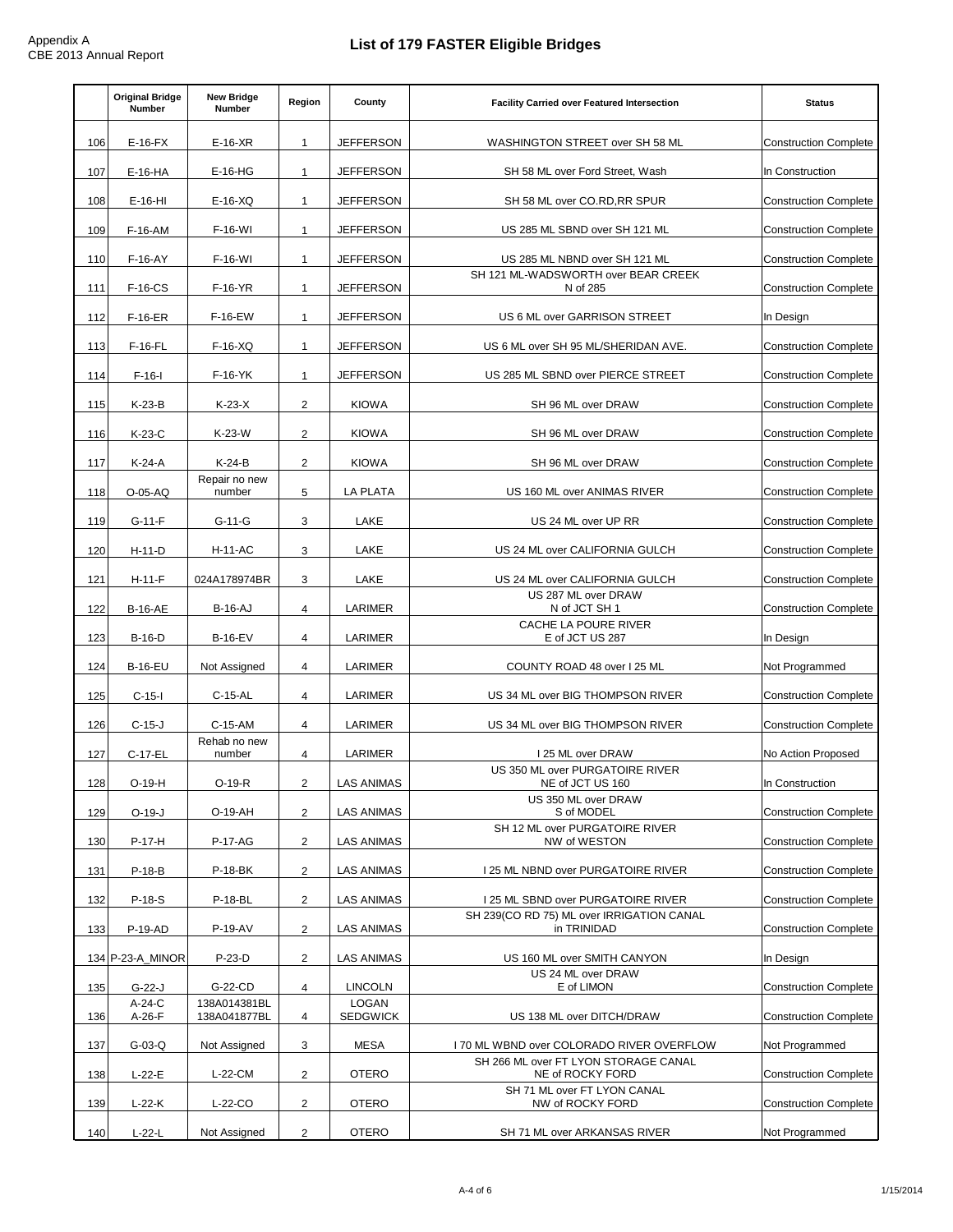|     | <b>Original Bridge</b><br><b>Number</b> | <b>New Bridge</b><br><b>Number</b> | Region         | County            | <b>Facility Carried over Featured Intersection</b>             | <b>Status</b>                |
|-----|-----------------------------------------|------------------------------------|----------------|-------------------|----------------------------------------------------------------|------------------------------|
| 141 | $L-22-O$                                | <b>L-22-CN</b>                     | $\overline{2}$ | <b>OTERO</b>      | SH 266 ML over HOLBROOK CANAL<br>NE of ROCKY FORD              | <b>Construction Complete</b> |
| 142 | M-21-D                                  | M-21-F                             | $\overline{2}$ | OTERO             | US 350 ML over DRAW<br>SW of LA JUNTA & TIMPAS                 | <b>Construction Complete</b> |
| 143 | $L-05-B$                                | $L-05-E$                           | 5              | <b>OURAY</b>      | SH 62 ML over UNCOMPAHGRE RIVER<br>SHERMAN ST in RIDGWAY       | <b>Construction Complete</b> |
| 144 | $L-06-A$                                | $L-06-B$                           | 5              | <b>OURAY</b>      | US 550 ML over BEAR CREEK                                      | <b>Construction Complete</b> |
| 145 | $G-12-C$                                | Not Assigned                       | $\overline{2}$ | <b>PARK</b>       | SH 9 ML over PLATTE GULCH                                      | Not Programmed               |
| 146 | G-12-L                                  | Rehab no new<br>number             | 2              | <b>PARK</b>       | SH 9 ML over BUCKSKIN GULCH<br>in ALMA                         | <b>Construction Complete</b> |
| 147 | $H-09-B$                                | Repair no new<br>number            | 3              | <b>PITKIN</b>     | SH 82 ML over CO RD, CASTLE CREEK                              | <b>Construction Complete</b> |
| 148 | $L-27-S$                                | $L-27-V$                           | $\overline{2}$ | <b>PROWERS</b>    | US 50 ML over DRAW<br>E of LAMAR                               | In Design                    |
| 149 | $L-28-C$                                | $L-28-AS$                          | $\overline{2}$ | <b>PROWERS</b>    | US 50 ML over BNSF RR<br>E of GRANADA                          | In Design                    |
| 150 | $L-28-F$                                | $L-28-H$                           | $\overline{2}$ | <b>PROWERS</b>    | SH 89 ML over ARKANSAS RIVER<br>S of HOLLY                     | <b>Construction Complete</b> |
| 151 | K-17-F                                  | Not Assigned                       | $\overline{2}$ | <b>PUEBLO</b>     | SH 96 ML over RUSH CREEK                                       | Not Programmed               |
| 152 | K-18-AX                                 | Rehab no new<br>number             | $\overline{2}$ | <b>PUEBLO</b>     | 125 ML NBND over US 50 BUS RTE.                                | In Design                    |
| 153 | <b>K-18-CK</b>                          | <b>K-18-GU</b>                     | $\overline{2}$ | PUEBLO            | I 25 ML NBND over NP RR, ILEX ST BENNET ST<br>N of JCT SH 50 E | In Design                    |
|     |                                         | K-18-GV                            |                | <b>PUEBLO</b>     | I 25 ML SBND over NP RR, ILEX ST BENNET ST<br>N of JCT SH 50 E | In Design                    |
| 154 | <b>K-18-CL</b>                          | Rehab no new                       | $\overline{2}$ |                   |                                                                |                              |
| 155 | $K-18-R$                                | number<br>$K-18-GS$                | $\overline{2}$ | <b>PUEBLO</b>     | US 50 BUS EBND over ARKANSAS RIVER                             | In Design                    |
| 156 | $K-18-Z$                                | K-18-GT<br>Rehab no new            | $\overline{2}$ | <b>PUEBLO</b>     | SH 96 ML over RDWY, RR, ARKANSAS RIVER                         | <b>Construction Complete</b> |
| 157 | $L-18-AQ$                               | number<br>Rehab no new             | 2              | <b>PUEBLO</b>     | NORTHERN AVE over I 25 ML                                      | In Design                    |
| 158 | $L-18-AU$                               | number<br>Rehab no new             | $\overline{2}$ | <b>PUEBLO</b>     | MESA AVE over I 25 ML                                          | In Design                    |
| 159 | L-18-M                                  | number<br>Rehab no new             | $\overline{2}$ | <b>PUEBLO</b>     | I 25 ML NBND over INDIANA AVE                                  | In Design                    |
| 160 | $L-18-W$                                | number                             | $\overline{2}$ | <b>PUEBLO</b>     | I 25 ML SBND over INDIANA AVE                                  | In Design                    |
| 161 | $L-19-C$                                | $L-19-Y$                           | $\overline{2}$ | <b>PUEBLO</b>     | US 50 BUS. RT WBND over ST CHARLES RIVER                       | <b>Construction Complete</b> |
| 162 | $L-19-G$                                | Not Assigned                       | $\overline{2}$ | <b>PUEBLO</b>     | SH 96 ML over BOB CREEK CANAL                                  | Not Programmed               |
| 163 | M-17-R                                  | Repair no new<br>number            | 2              | <b>PUEBLO</b>     | 125 ML over DRAW                                               | <b>Construction Complete</b> |
| 164 | M-20-A                                  | M-20-D                             | $\overline{2}$ | <b>PUEBLO</b>     | SH 10 ML over SAUNDERS ARROYO                                  | <b>Construction Complete</b> |
| 165 | $N-11-C$                                | Not Assigned                       | 5              | <b>RIO GRANDE</b> | SH 112 ML over RIO GRANDE CANAL                                | Not Programmed               |
| 166 | $C-09-C$                                | C-09-AU                            | 3              | <b>ROUTT</b>      | US 40 ML over E FORK ELK RIVER<br>W of STEAMBOAT SPGS          | <b>Construction Complete</b> |
| 167 | M-06-K                                  | M-06-L                             | 5              | <b>SAN JUAN</b>   | US 550 ML over MINERAL CREEK                                   | <b>Construction Complete</b> |
| 168 | $L-04-B$                                | $L-04-H$                           | 5              | <b>SAN MIGUEL</b> | SH 145 ML over LEOPARD CREEK<br>JCT SH 62 - PLACERVILLE        | <b>Construction Complete</b> |
| 169 | $E-12-I$                                | Not Assigned                       | 3              | <b>SUMMIT</b>     | SH 9 ML over BLUE RIVER                                        | No Action Proposed           |
| 170 | $H-16-K$                                | H-16-N                             | $\overline{2}$ | TELLER            | SH 67 ML over DRAW                                             | <b>Construction Complete</b> |
|     |                                         | Rehab no new                       |                |                   |                                                                |                              |
| 171 | $I-15-Y$                                | number                             | 2              | <b>TELLER</b>     | US 24 ML over TWIN CREEK<br>US 85 ML over UPRR                 | <b>Construction Complete</b> |
| 172 | <b>B-17-C</b>                           | <b>B-17-DF</b>                     | 4              | WELD              | <b>NUNN BRIDGE</b><br>SH 14 ML over COALBANK CREEK             | In Construction              |
| 173 | B-17-L                                  | <b>B-17-BU</b>                     | 4              | WELD              | W of AULT                                                      | <b>Construction Complete</b> |
| 174 | $C-17-B$                                | Not Assigned                       | 4              | WELD              | SH 60 ML over SOUTH PLATTE RIVER                               | Not Programmed               |
| 175 | C-17-BN                                 | C-17-FS                            | 4              | WELD              | I 25 SERVICE RD over LITTLE THOMPSON RIVER<br>S of JCT SH 56   | Construction Complete        |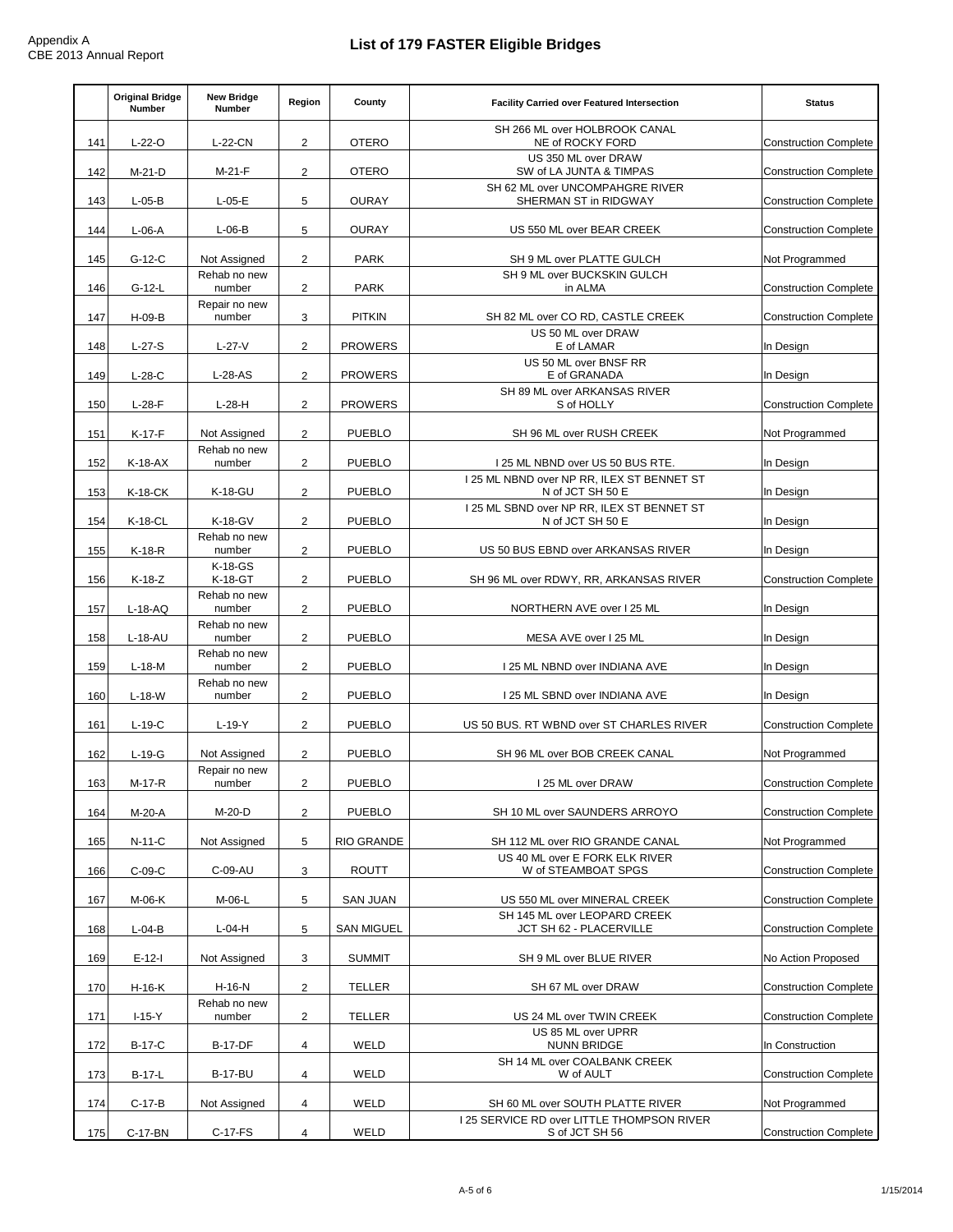|      | <b>Original Bridge</b><br><b>Number</b> | <b>New Bridge</b><br><b>Number</b> | Region | County      | <b>Facility Carried over Featured Intersection</b> | <b>Status</b>         |
|------|-----------------------------------------|------------------------------------|--------|-------------|----------------------------------------------------|-----------------------|
|      |                                         | Rehab no new                       |        |             |                                                    |                       |
| 176  | C-18-BK                                 | number                             | 4      | <b>WELD</b> | US 85 BYPASS SBND over US 85 BUSS RT               | No Action Proposed    |
|      |                                         |                                    |        |             | SH 66 ML over ST VRAIN RIVER                       |                       |
| 177  | $D-17-AK$                               | D-17-FK                            | 4      | <b>WELD</b> | W of PLATTEVILLE                                   | Construction Complete |
|      |                                         |                                    |        |             |                                                    |                       |
| 1781 | $D-19-A$                                | Not Assigned                       | 4      | <b>WELD</b> | 176 SERVICE RD over LOST CREEK SR                  | No Action Proposed    |
|      |                                         |                                    |        |             | US 34 ML over N FK REPUBLICAN RIVER                |                       |
| 1791 | $D-28-B$                                | $D-28-U$                           | 4      | YUMA        | W of LAIRD                                         | Construction Complete |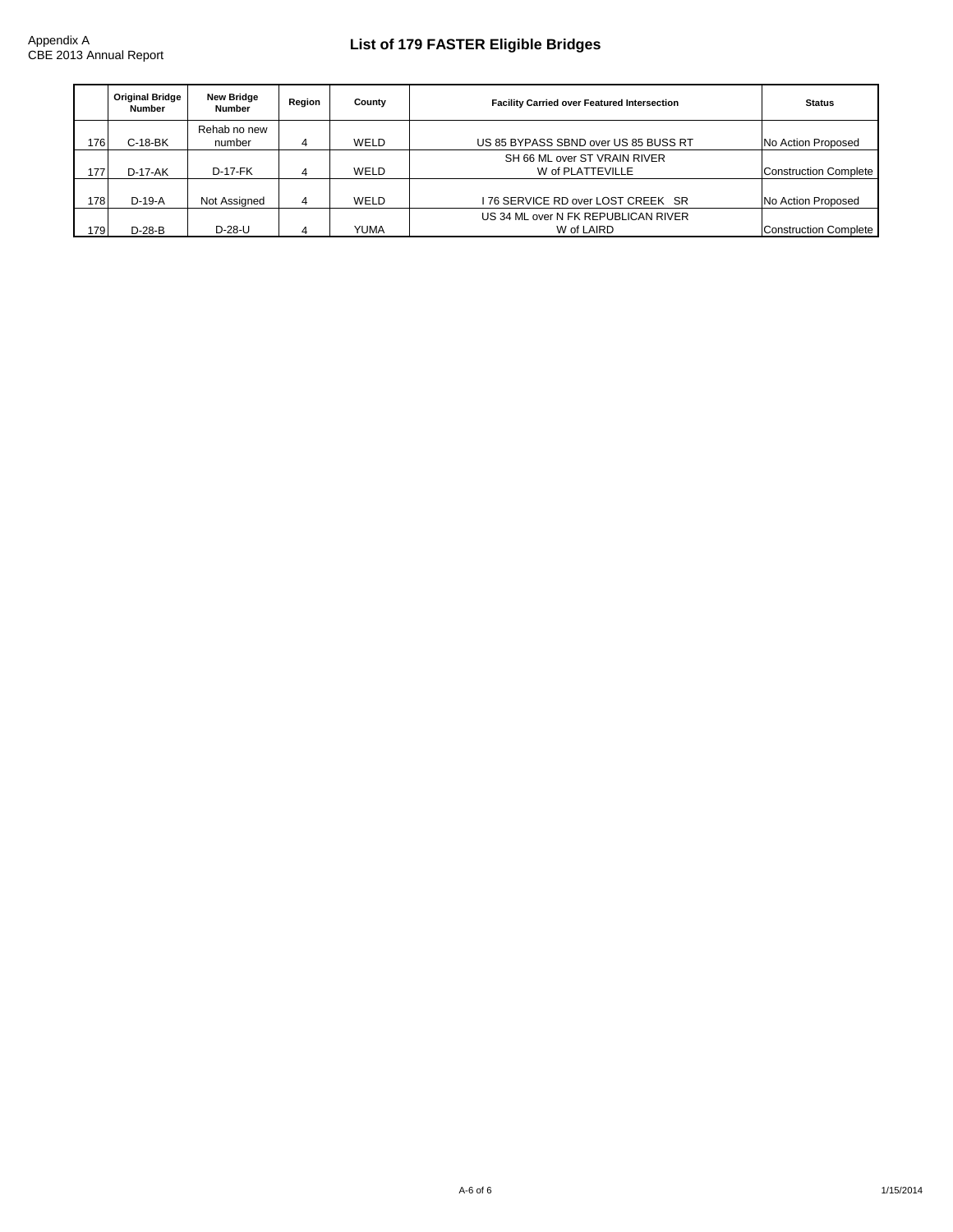### **List of Added FASTER Eligible Bridges**

| <b>Original Bridge Number</b>      | Region                                           | County           | <b>Facility Carried over Featured Intersection</b> | <b>Status</b>      |
|------------------------------------|--------------------------------------------------|------------------|----------------------------------------------------|--------------------|
| $E-17-KR$                          | <b>DENVER</b><br>I 270 ML EBND over I 70 ML<br>1 |                  | Not Programmed                                     |                    |
| $F-08-D$                           | 3                                                | <b>EAGLE</b>     | 170 SERVICE RD over UP RR (SR)                     | Not Programmed     |
| $K-14-B$                           | 2                                                | <b>FREMONT</b>   | US 50 ML over OAK CREEK                            | Not Programmed     |
| N-17-BN                            | 2                                                | <b>HUERFANO</b>  | 125 ML SBND over CO RD 640, BUTTE CREEK            | Not Programmed     |
| N-17-S                             | $\overline{2}$                                   | <b>HUERFANO</b>  | 125 ML NBND over CO RD 103, BUTTE CREEK            | Not Programmed     |
| $F-16-ER$                          |                                                  | <b>JEFFERSON</b> | US 6 ML over GARRISON STREET                       | In Design          |
| $L-22-L$                           | 2                                                | <b>OTERO</b>     | SH 71 ML over ARKANSAS RIVER                       | Not Programmed     |
| $K-17-F$                           | 2                                                | <b>PUEBLO</b>    | SH 96 ML over RUSH CREEK                           | Not Programmed     |
| $L-19-G$                           | 2<br><b>PUEBLO</b>                               |                  | SH 96 ML over BOB CREEK CANAL                      | Not Programmed     |
| <b>RIO GRANDE</b><br>5<br>$N-11-C$ |                                                  |                  | SH 112 ML over RIO GRANDE CANAL                    | Not Programmed     |
| $E-12-I$                           | 3<br><b>SUMMIT</b>                               |                  | SH 9 ML over BLUE RIVER                            | No Action Proposed |
| $C-17-B$<br>4                      |                                                  | WELD             | SH 60 ML over SOUTH PLATTE RIVER                   | Not Programmed     |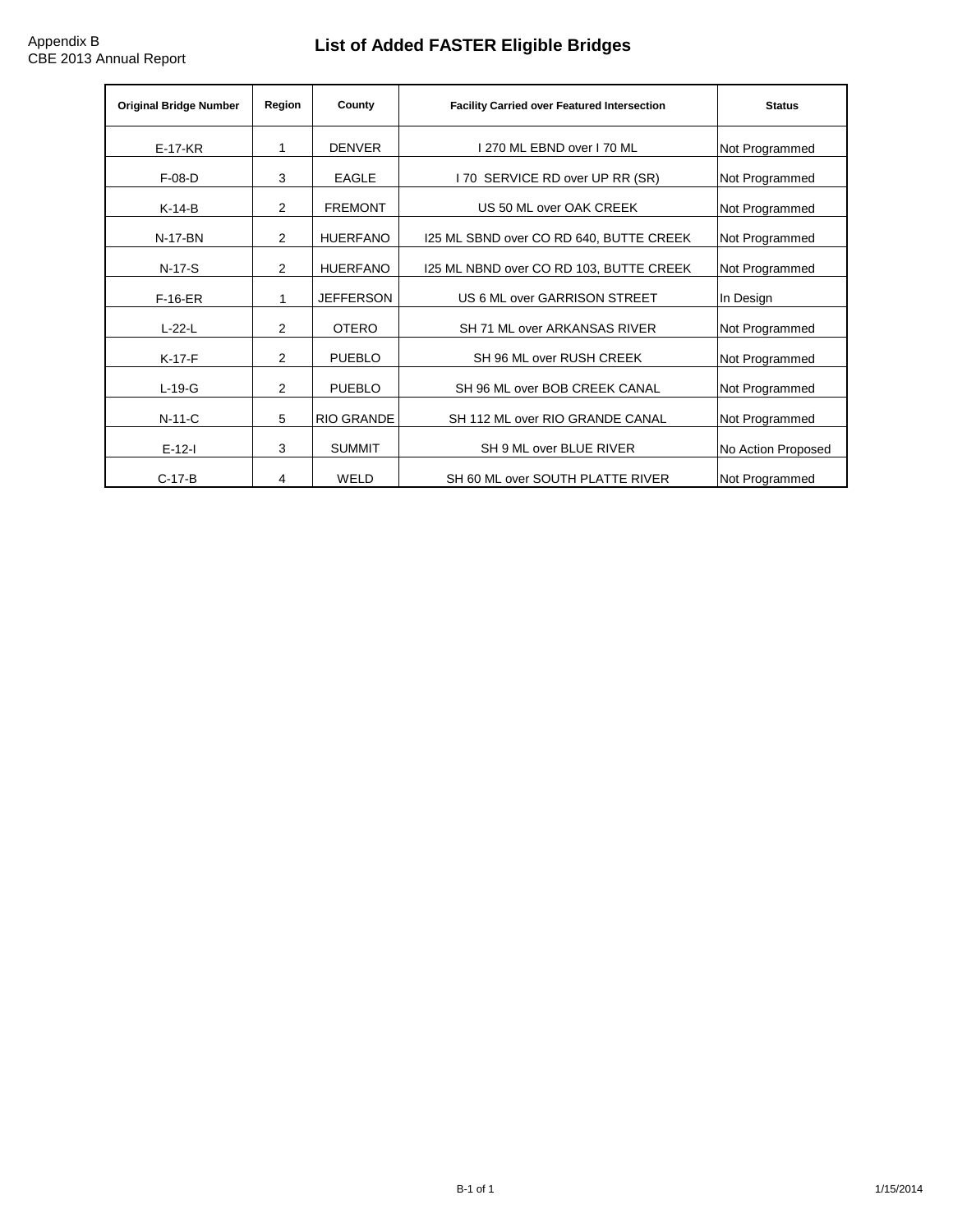J.

| <b>Original Bridge</b><br><b>Number</b> | Region         | County            | <b>Facility Carried over Featured Intersection</b>                           | <b>Status</b>                | <b>Associated Bridge</b> |
|-----------------------------------------|----------------|-------------------|------------------------------------------------------------------------------|------------------------------|--------------------------|
| E-16-AA                                 | $\mathbf{1}$   | <b>ADAMS</b>      | US 287 ML over BNSF RR SPUR                                                  | In Design                    |                          |
| $E-16-GQ$                               | $\mathbf{1}$   | <b>ADAMS</b>      | SH 95 ML (SHERIDAN BLVD) over UP RR, RR SPUR;<br>N of JCT I 76 in WHEATRIDGE | <b>Construction Complete</b> |                          |
| E-17-CA                                 | $\mathbf{1}$   | <b>ADAMS</b>      | SH 44 ML(104TH AVE) over SOUTH PLATTE RIVER;<br>W of JCT US 85               | Design Completed             | With E-17-ER             |
| E-17-ER                                 | $\mathbf{1}$   | <b>ADAMS</b>      | SH 44 ML(104TH AVE) over BULL SEEP;<br>W of US 85                            | Design Completed             | With E-17-CA             |
| E-17-DC                                 | $\mathbf{1}$   | <b>ADAMS</b>      | I 76 ML EBND over UP RR;<br>E of JCT US 85                                   | In Design                    | With E-17-DU             |
| E-17-DU                                 | $\mathbf{1}$   | <b>ADAMS</b>      | 176 ML WBND over UP RR;<br>E of JCT US 85                                    | In Design                    | With E-17-DC             |
|                                         | $\mathbf{1}$   | ADAMS             | PEORIA STREET over I 76 ML;<br>NE of JCT US 85                               |                              |                          |
| $E-17-EX$                               |                |                   | 176 ML WBND over SOUTH PLATTE RIVER:                                         | <b>Construction Complete</b> |                          |
| E-17-GL                                 | $\mathbf{1}$   | <b>ADAMS</b>      | NE of JCT I 270<br>I 76 ML EBND over SOUTH PLATTE RIVER;                     | <b>Construction Complete</b> | With E-17-GM             |
| E-17-GM                                 | $\mathbf{1}$   | <b>ADAMS</b>      | NE of JCT I 270<br>US 85(SANTA FE) ML NBND over DAD CLARK GULCH;             | <b>Construction Complete</b> | With E-17-GL             |
| $F-16-F$                                | $\mathbf{1}$   | ARAPAHOE          | in LITTLETON<br>US 40 ML(E COLFAX) WBND over SAND CREEK;                     | <b>Construction Complete</b> |                          |
| F-17-BS                                 | $\mathbf{1}$   | ARAPAHOE          | E of I-225<br>US 40 ML(E COLFAX) EBND over SAND CREEK;                       | In Construction              | With F-17-F              |
| $F-17-F$                                | $\mathbf{1}$   | ARAPAHOE          | E of I-225<br>SH 88 ML/ARAP RD over CHERRY CREEK;                            | In Construction              | With F-17-BS             |
| F-17-DM                                 | $\mathbf{1}$   | ARAPAHOE          | W OF SH 83(PARKER RD)<br>US 40 ML(E COLFAX) WBND over TOLLGATE CREEK;        | In Construction              |                          |
| F-17-GA                                 | $\mathbf{1}$   | ARAPAHOE          | W of I-225<br>US 40 ML(E COLFAX) EBND over TOLLGATE CREEK;                   | In Design                    | With F-17-GO             |
| F-17-GO                                 | $\mathbf{1}$   | ARAPAHOE          | W of I-225<br>US 36 ML over COMANCHE CREEK;                                  | In Design                    | With F-17-GA             |
| $F-19-B$                                | $\mathbf{1}$   | ARAPAHOE          | E of STRASBURG                                                               | <b>Construction Complete</b> |                          |
| $O-25-H$                                | $\overline{2}$ | <b>BACA</b>       | US 160 ML over N FK SAND ARROYO;<br>SW of PRITCHETT                          | <b>Construction Complete</b> | With O-25-I and O-26-L   |
| $O-25-I$                                | $\overline{2}$ | <b>BACA</b>       | US 160 ML over DRAW;<br>W of PRITCHETT                                       | <b>Construction Complete</b> | With O-25-H and O-26-L   |
| $O-26-L$                                | $\overline{2}$ | <b>BACA</b>       | US 160 ML over CAT CREEK;<br>W of SPRINGFIELD                                | <b>Construction Complete</b> | With O-25-I and O-25-H   |
| $L-24-F$                                | $\overline{2}$ | <b>BENT</b>       | SH 101 ML over PURGATOIRE RIVER;<br>S of LAS ANIMAS                          | <b>Construction Complete</b> | With M-24-B              |
| M-24-B                                  | $\overline{2}$ | <b>BENT</b>       | SH 101 ML over DRAW;<br>S of LAS ANIMAS and JCT US 50                        | <b>Construction Complete</b> | With L-24-F              |
| E-16-FK                                 | $\mathbf{1}$   | <b>BROOMFIELD</b> | SH 121 ML SBND- WADSWORTH PKWY over US 36 ML<br>(DEN/BOULDER TNPK)           | <b>Construction Complete</b> | With E-16-FL             |
| $E-16-FL$                               | $\mathbf{1}$   | <b>BROOMFIELD</b> | CNTY RD / OLD WADS over US 36 ML (DEN/BLDER TNPK);<br>SE of JCT SH 121       | <b>Construction Complete</b> | With E-16-FK             |
| E-16-FW                                 | $\mathbf{1}$   | DENVER            | PECOS STREET over I 70 ML;<br>in DENVER                                      | <b>Construction Complete</b> |                          |
| E-17-BY                                 | $\mathbf{1}$   | <b>DENVER</b>     | I 70 ML EBND over SAND CREEK;<br>E of QUEBEC ST                              | <b>Construction Complete</b> | With E-17-GE             |
| E-17-GE                                 | $\mathbf{1}$   | DENVER            | I 70 ML WBND over SAND CREEK;<br>E of QUEBEC ST                              | <b>Construction Complete</b> | With E-17-BY             |
|                                         |                | <b>DENVER</b>     | I 70 ML over HAVANA ST, UP RR                                                |                              |                          |
| E-17-JP                                 | $\mathbf{1}$   |                   |                                                                              | In Design                    |                          |
| $E-17-FX$                               | $\mathbf{1}$   | DENVER            | 170 ML over US 6, RR, CITY ST                                                | In Design                    |                          |
| F-16-DT                                 | $\mathbf{1}$   | DENVER            | I 25 ML NBND over US 85 ML (SANTA FE)                                        | <b>Construction Complete</b> | With F-16-DW             |
| F-16-DW                                 | $\mathbf{1}$   | <b>DENVER</b>     | I 25 ML SBND over US 85 ML (SANTA FE)<br>US 6 ML over SOUTH PLATTE RIVER;    | <b>Construction Complete</b> | With F-16-DT             |
| $F-16-EF$                               | $\mathbf{1}$   | <b>DENVER</b>     | W SIDE of I-25<br>US 6 ML over BNSF RR;                                      | In Construction              | With F-16-EN ANDF16-EJ   |
| $F-16-EJ$                               | $\mathbf{1}$   | DENVER            | E SIDE OF I-25<br>US 6 ML over BRYANT STREET:                                | In Construction              | With F-16-EF ANDF16-EN   |
| F-16-EN                                 | $\mathbf{1}$   | <b>DENVER</b>     | W SIDE OF I-25                                                               | In Construction              | With F-16-EF ANDF16-EJ   |
| F-16-FW                                 | $\mathbf{1}$   | <b>DENVER</b>     | US 287+SH 88 (FEDERAL) over US 40 ML (COLFAX)<br>US 85 ML over DRAW          | <b>Construction Complete</b> |                          |
| $G-16-B$                                | $\mathbf{1}$   | <b>DOUGLAS</b>    | COOK RANCH to LOUVIERS<br>US 85 ML over DRAW                                 | <b>Construction Complete</b> | With G-16-C              |
| $G-16-C$                                | $\mathbf{1}$   | <b>DOUGLAS</b>    | COOK RANCH to LOUVIERS                                                       | <b>Construction Complete</b> | With G-16-B              |
| G-17-A                                  | $\mathbf{1}$   | <b>DOUGLAS</b>    | US 85 ML over SAND CREEK                                                     | In Design                    |                          |
| $F-08-F$                                | 3              | EAGLE             | 170 SERVICE RD over COLORADO RIVER;<br>N. of DOTSERO INT.                    | <b>Construction Complete</b> |                          |
| $F-09-H$                                | 3              | EAGLE             | US 6 ML over EAGLE RIVER;<br>E of EAGLE                                      | <b>Construction Complete</b> |                          |
| $F-11-AB$                               | 3              | EAGLE             | 170 ML WBND over US 6, RR, EAGLE RIVER;<br>E of JCT US 24                    | In Design                    | With F-11-AC             |
| F-11-AC                                 | 3              | EAGLE             | I 70 ML EBND over US 6, RR, EAGLE RIVER;<br>E of JCT SH 131                  | In Design                    | With F-11-AB             |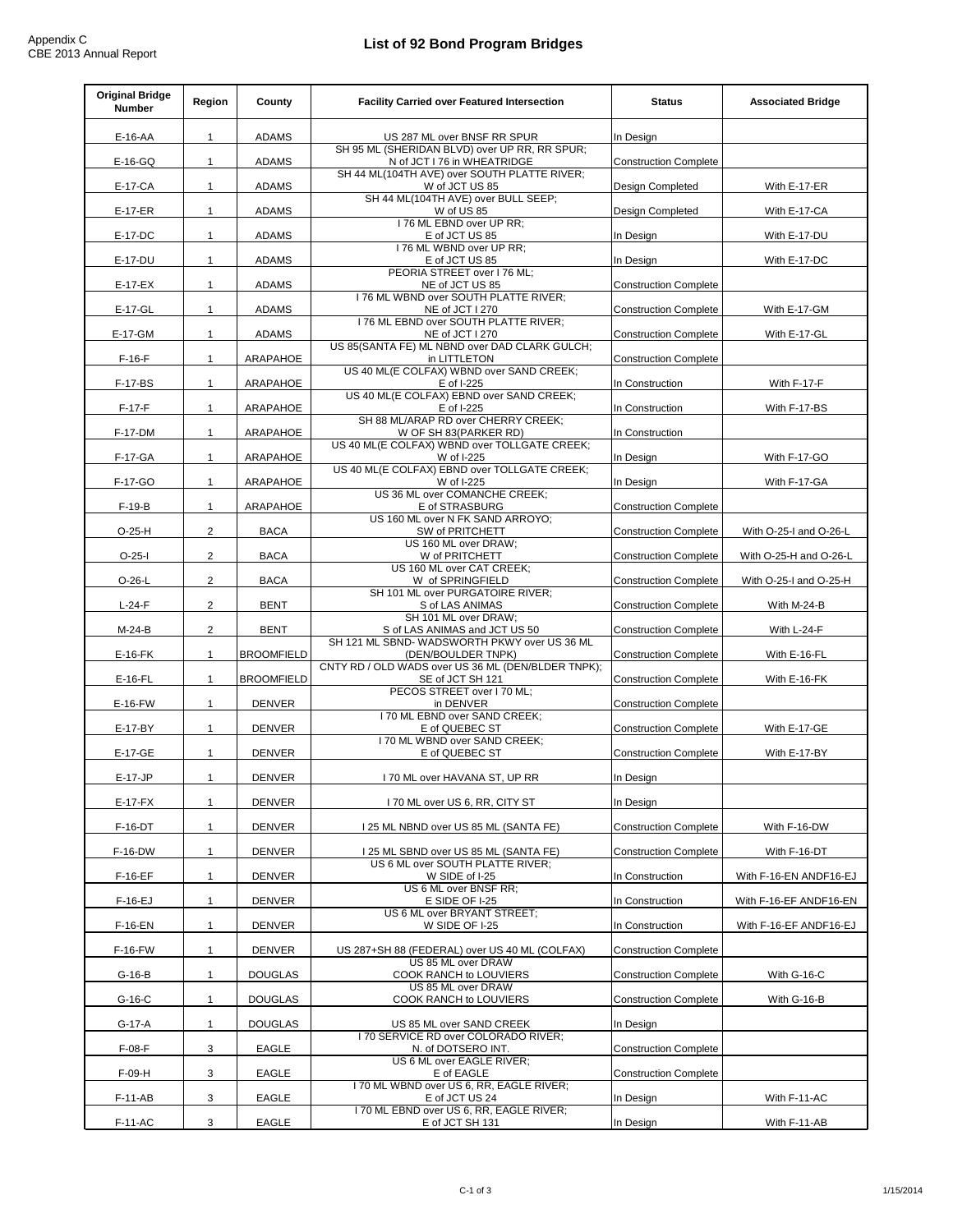| <b>Original Bridge</b><br><b>Number</b> | Region                  | County            | <b>Facility Carried over Featured Intersection</b>                     | <b>Status</b>                | <b>Associated Bridge</b> |
|-----------------------------------------|-------------------------|-------------------|------------------------------------------------------------------------|------------------------------|--------------------------|
| $G-21-B$                                | 4                       | ELBERT            | I 70 FRONTAGE RD over DRAW                                             | <b>Construction Complete</b> |                          |
| $H-18-A$                                | 2                       | EL PASO           | US 24 ML over BLACK SQUIRREL CREEK;<br>W of PEYTON                     | <b>Construction Complete</b> |                          |
| $I-17-O$                                | $\overline{c}$          | EL PASO           | 125 SERVICE RD over PINE CREEK;<br>S of JCT SH 56                      | No Action Proposed           |                          |
| $J-18-S$                                | $\overline{2}$          | EL PASO           | I 25 ML NBND over DRAW;<br>S of FOUNTAIN                               | <b>Construction Complete</b> | With J-18-T              |
| $J-18-T$                                | $\overline{2}$          | EL PASO           | I 25 ML NBND over DRAW;<br>S of FOUNTAIN                               | <b>Construction Complete</b> | With J-18-S              |
| $J-15-B$                                | $\overline{2}$          | <b>FREMONT</b>    | SH 9 ML over CURRANT CREEK;<br>NW of JCT US 50                         | <b>Construction Complete</b> |                          |
| $K-14-J$                                | $\overline{2}$          | <b>FREMONT</b>    | US 50 ML over DRAW,<br>near COTOPAXI                                   | In Design                    |                          |
| $K-16-K$                                | $\overline{2}$          | <b>FREMONT</b>    | SH 120 ML over RR, ARKANSAS RIVER;<br>E of PORTLAND                    | In Construction              |                          |
| $K-16-S$                                | $\overline{2}$          | <b>FREMONT</b>    | SH 120 ML over DRAW, UP RR;<br>E of FLORENCE                           | Design Completed             |                          |
| $F-07-A$                                | 3                       | <b>GARFIELD</b>   | SH 82 ML over I70 ML, COLORADO RVR, RR;<br><b>GLENWOOD SPRINGS</b>     | In Design                    |                          |
|                                         | 3                       | <b>GUNNISON</b>   | US 50 SERVICE RD over GUNNISON RVR OVERFLOW;<br>W. SIDE of GUNNISON    | <b>Construction Complete</b> | With J-09-D              |
| $J-09-C$                                |                         |                   | US 50 SERVICE RD over GUNNISON RVR:                                    |                              |                          |
| $J-09-D$                                | 3                       | <b>GUNNISON</b>   | W. SIDE of GUNNISON                                                    | <b>Construction Complete</b> | With J-09-C              |
| M-16-P                                  | 2                       | <b>HUERFANO</b>   | SH 69 ML over MILLIKEN ARROYO                                          | In Design                    |                          |
| N-17-C                                  | $\overline{2}$          | <b>HUERFANO</b>   | 125 BUS RT over SULL CREEK<br>SH 12 ML over CUCHARAS RIVER:            | Design Completed             |                          |
| $O-16-A$                                | $\overline{2}$          | <b>HUERFANO</b>   | S of LA VETA                                                           | <b>Construction Complete</b> | With P-17-H              |
| $E-16-HA$                               | $\mathbf{1}$            | <b>JEFFERSON</b>  | SH 58 ML over FORD STREET, WASH<br>SH121 ML-WADSWORTH over BEAR CREEK: | In Construction              |                          |
| $F-16-CS$                               | $\mathbf{1}$            | <b>JEFFERSON</b>  | N OF 285                                                               | <b>Construction Complete</b> |                          |
| $F-16-ER$                               | $\mathbf{1}$            | <b>JEFFERSON</b>  | US 6 ML over GARRISON STREET                                           | In Design                    |                          |
| F-16-FL                                 | $\mathbf{1}$            | <b>JEFFERSON</b>  | US 6 ML over SH 95 ML/SHERIDAN AVE                                     | <b>Construction Complete</b> |                          |
| <b>B-16-AE</b>                          | 4                       | LARIMER           | US 287 ML over DRAW;<br>N of JCT SH 1                                  | <b>Construction Complete</b> |                          |
| <b>B-16-D</b>                           | 4                       | LARIMER           | SH 14 ML over CACHE LA POUDRE RIVER;<br>E of JCT US 287                | In Design                    |                          |
| $O-19-H$                                | $\overline{2}$          | <b>LAS ANIMAS</b> | US 350 ML over PURGATOIRE RIVER;<br>NE of JCT US 160                   | In Construction              |                          |
| $O-19-J$                                | $\overline{2}$          | <b>LAS ANIMAS</b> | US 350 ML over DRAW;<br>S of MODEL                                     | <b>Construction Complete</b> | With P-19-AD             |
| $P-17-H$                                | $\overline{2}$          | <b>LAS ANIMAS</b> | SH 12 ML over PURGATOIRE RIVER;<br>NW of WESTON                        | <b>Construction Complete</b> | With O-16-A              |
| P-19-AD                                 | $\overline{\mathbf{c}}$ | <b>LAS ANIMAS</b> | SH 239(CO RD 75) ML over IRRIGATION CANAL;<br>in TRINIDAD              | <b>Construction Complete</b> | With O-19-J              |
| P-23-A_MINOR                            | $\overline{2}$          | <b>LAS ANIMAS</b> | US 160 ML over SMITH CANYON                                            | In Design                    |                          |
| G-22-J                                  | 4                       | LINCOLN           | US 24 ML over DRAW:<br>E of LIMON                                      | <b>Construction Complete</b> |                          |
| $L-22-E$                                | $\overline{c}$          | <b>OTERO</b>      | SH 266 ML over FT LYON STORAGE CANAL;<br>NE of ROCKY FORD              | <b>Construction Complete</b> | With L-22-K and L-22-O   |
|                                         |                         |                   | SH 71 ML over FT LYON CANAL;                                           |                              |                          |
| $L-22-K$                                | $\overline{\mathbf{c}}$ | <b>OTERO</b>      | NW of ROCKY FORD<br>SH 266 ML over HOLBROOK CANAL:                     | <b>Construction Complete</b> | With L-22-E and L-22-O   |
| $L-22-C$                                | 2                       | <b>OTERO</b>      | NE of ROCKY FORD<br>US 350 ML over DRAW;                               | <b>Construction Complete</b> | With L-22-K and L-22-E   |
| M-21-D                                  | 2                       | <b>OTERO</b>      | SW of LA JUNTA & TIMPAS<br>SH 62 ML over UNCOMPAHGRE RIVER;            | <b>Construction Complete</b> |                          |
| $L-05-B$                                | 5                       | <b>OURAY</b>      | SHERMAN ST in RIDGWAY<br>SH 9 ML over BUCKSKIN GULCH;                  | <b>Construction Complete</b> |                          |
| G-12-L                                  | $\mathbf{1}$            | <b>PARK</b>       | in ALMA<br>US 50 ML over DRAW;                                         | <b>Construction Complete</b> |                          |
| $L-27-S$                                | $\overline{c}$          | <b>PROWERS</b>    | E of LAMAR<br>US 50 ML over BNSF RR;                                   | In Design                    | With L-28-C              |
| $L-28-C$                                | $\overline{2}$          | <b>PROWERS</b>    | E of GRANADA<br>SH 89 ML over ARKANSAS RIVER;                          | In Design                    | With L-27-S              |
| $L-28-F$                                | $\overline{c}$          | <b>PROWERS</b>    | S of HOLLY                                                             | <b>Construction Complete</b> |                          |
| K-18-AX                                 | $\overline{2}$          | <b>PUEBLO</b>     | 125 ML NBND over US 50 Bus. Rte.                                       | In Design                    | Part of the Ilex Project |
| K-18-CK                                 | $\overline{2}$          | <b>PUEBLO</b>     | I 25 ML NBND over NP RR, ILEX ST, BENNET ST                            | In Design                    | Part of the Ilex Project |
| K-18-CL                                 | $\overline{2}$          | <b>PUEBLO</b>     | 125 ML SBND over NP RR, ILEX ST, BENNET ST                             | In Design                    | Part of the Ilex Project |
| $K-18-R$                                | $\overline{2}$          | <b>PUEBLO</b>     | US 50 BUS EBND over ARKANSAS RIVER                                     | In Design                    | Part of the Ilex Project |
| $L-18-AQ$                               | $\overline{2}$          | <b>PUEBLO</b>     | NORTHERN AVE over I 25 ML                                              | In Design                    | Part of the Ilex Project |